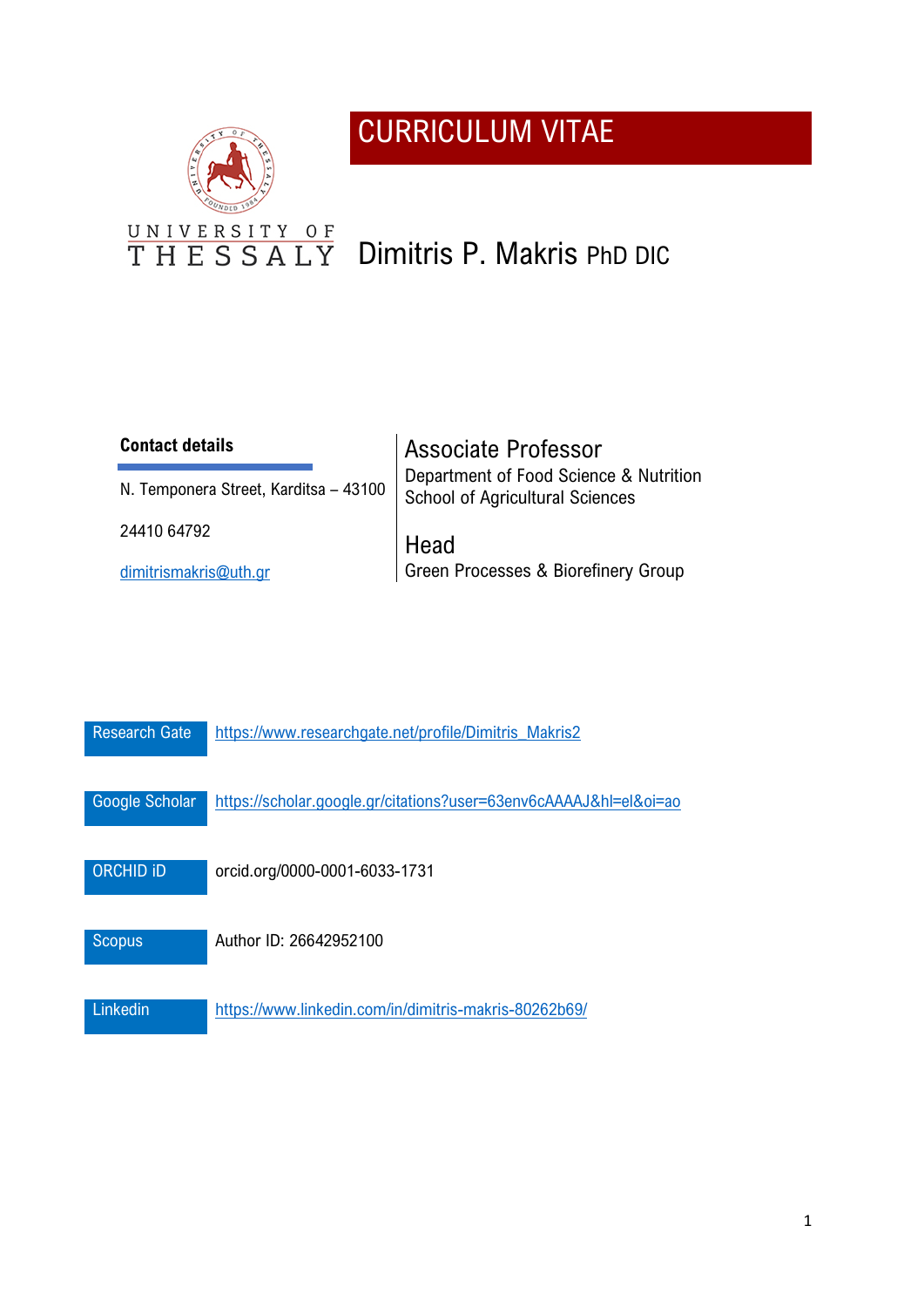## **STUDIES**

#### **PhD – Food Chemistry (2001)**

Department of Agricultural Sciences, Imperial College – University of London (U.K.)

#### **MSc – Œnology (1997)**

University Institute of Vine & Wine, University of Burgundy (FRANCE)

#### **BSc – Œnology & Beverage Technology (1995)**

Technological Educational Institute (Τ.Ε.Ι.) of Athens (GREECE) (now University of West Attica)

## **ACADEMIC EXPERIENCE**

#### **Undergraduate Programmes**

**May 2018 – to date**: Associate Professor, Department of Food Science & Nutrition, University of Thessaly (GREECE)

**May 2014 – April 2018**: Assistant Professor, Department of Food Science & Nutrition, University of the Aegean (GREECE)

**June 2010 – April 2014**: Lecturer, Department of Food Science & Nutrition, University of the Aegean (GREECE)

**Academic year 2009 – 2010**: Adjunct Lecturer, Department of Food Science & Nutrition, University of Thessaly (GREECE)

**Academic year 2008 – 2009**: Adjunct Lecturer, Department of Agriculture, Hellenic Mediterranean University (GREECE)

**Academic years 2008 – 2009**: Adjunct Lecturer, Department of Sciences of Wine, Vine & Beverages, University of West Attica (GREECE)

**Academic years 1998 – 2000**: Demonstrating, Department of Agricultural Sciences, Imperial College – University of London (U.K.)

#### **Post-graduate programmes**

**Academic years 2000 – 2001, 2003 – 2010, 2012 – 2018**: Food Quality & Chemistry of Natural Products Programme, M.A.I.Ch. (GREECE)

**Academic year 2015 – 2016**: Department of Food Science & Human Nutrition, Agricultural University of Athens (GREECE)

**Academic year 2013 – 2014**: Department of Biotechnology, Agricultural University of Athens (GREECE)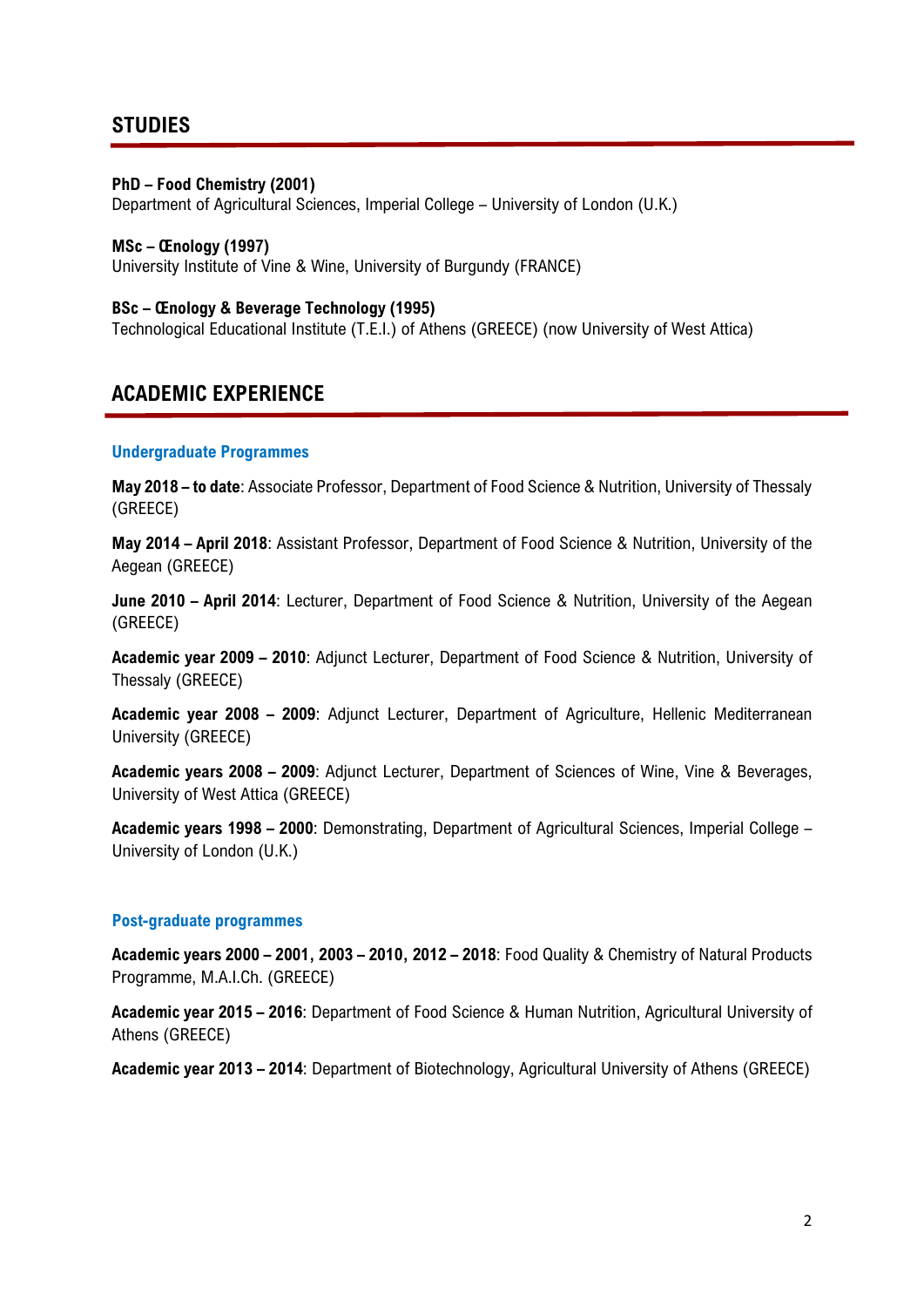## **RESEARCH EXPERIENCE**

**September 2009 – March 2010**: Adjunct Researcher, Department of Agricultural Engineering & Environment, Institute of Technology & Management of Agroecosystems, Centre for Research, Technology & Development – Thessaly (GREECE)

**October 2005 – August 2009**: Researcher, Food Quality & Chemistry of Natural Products Programme, M.A.I.Ch. (GREECE)

**January 2005 – June 2006**: Post-doctoral Researcher, Department of Science of Dietetics – Nutrition, Harokopio University (GREECE)

**May – December 2004**: Post-doctoral Researcher, Department of Sciences of Wine, Vine & Beverages, University of West Attica (GREECE)

**November 2003 – May 2004**: Adjunct Researcher, Institute of Vine & Wine, National Agricultural research Foundation (now Research Institute ELGO Demeter) (GREECE)

**Οκτώβριος 2000 – Δεκέμβριος 2001**: Post-doctoral Researcher, Food Quality & Chemistry of Natural Products Programme, M.A.I.Ch. (GREECE)

## **SCIENTIFIC ACTIVITIES**

- Member of the Greek Lipid Forum
- Auditor IRCA (2007) / Food Quality Management Systems (ISO 22000:2005, ISO 19011:2002)
- Member of the Editorial Boards: Journal of Chemistry (Hindawy), Journal of Waste Management (Hindawy), International Journal of Waste Resources (Omics), Beverages (MDPI), Applied Sciences – Chemistry Section (MDPI), Journal of Applied research on Medicinal & Aromatic Plants (Elsevier)
- Guest editor in Recycling (MDPI) for the special issue "Food Waste Strategies to Reuse and Prevention"
- Guest editor in Beverages (MDPI) for the special issue (special issue) " Valorization of Beverage Industry By-products"
- Guest editor in Applied Sciences (MDPI) for the special issue " High-performance Green Extraction of Bioactive Substances from Plant Resources using Deep Eutectic Solvents (DES)"
- Guest editor in Antioxidants (MDPI) for the special issue (special issue) "Polyphenolic Antioxidants from Agri-Food Waste Biomass"
- Reviewer in more than 40 international journals

## **RESEARCH PROGRAMMES**

• **EREVNO-DIMIOURGO-KAINOTOMO** research programme, entitled "*Use of pulsed-electric field for the extraction of valuable compounds from plant material*", funded by the Hellenic Ministry of Economy & Development and the E.U.  $7.2018 - 6.2021$  ( $\epsilon$ 0.7m)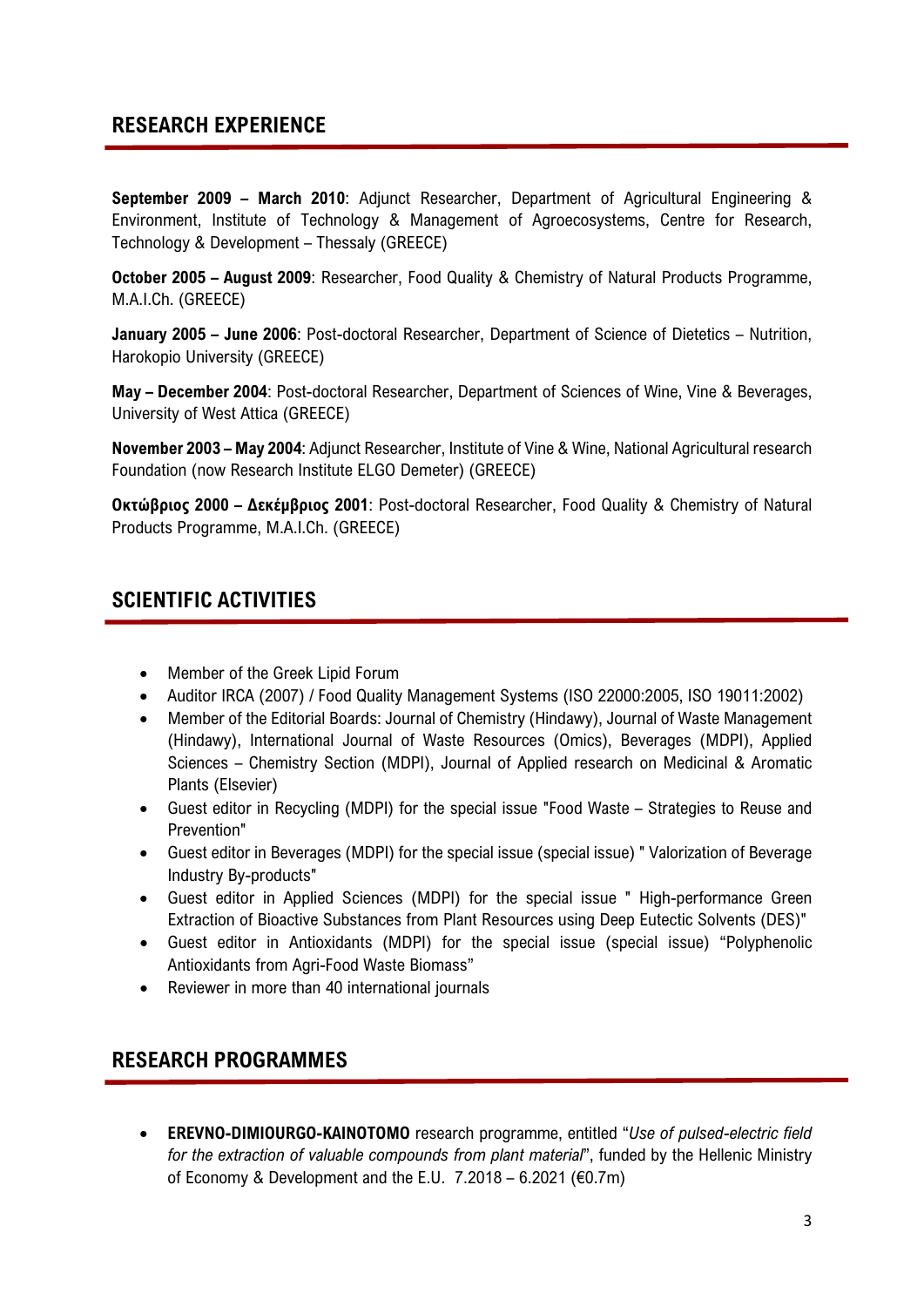- **EREVNO-DIMIOURGO-KAINOTOMO** research programme, entitled "*Designing of bio-functional chocolate products by incorporating microemulsion-encapsulated aromatic and medicinal plant extracts generated with innovative technology (deep eutectic solvents)*", funded by the Hellenic Ministry of Economy & Development and the E.U.  $7.2018 - 6.2021$  ( $\epsilon$ 0.6m)
- **THALES**: "Assessment and optimisation of ageing parameters of red and white wines from Cretan varieties - Production of added-value quality wines", (Department of Chemistry, University of Crete, 10.2012 - 9.2015).
- **STREP/DEVELONUTRI (FP6)**: "Development of high throughput approaches to optimise the nutritional value of crops and crop-based foods" (M.A.I.Ch., 2.2007 - 8.2009)
- **INTERREG IIIC SUD/FARVALDI**: " Action frontalière pour la conservation de l'agrobiodiversité régionale et pour la valorisation d'une différentiation identifiable des produits " (M.A.I.Ch., 10.2005 - 1.2007)
- **Post-doctoral fellowship**: "Valorisation of food industry wastes for the recovery of high addedvalue products - Antioxidants from vinification by-products", (Harokopio University, 1.2005 - 6.2006).
- **ARCHIMEDES**: "Development of technologies for fast olive debittering and the production of high nutritional value products", (University of Applied Sciences of Athens, 3.2004 - 12.2004).
- **EPEAEK II**: Reform of the undergraduate programme (Department of Œnology & Beverage Technology, University of Applied Sciences of Athens, 3.2004 - 9.2004).
- **Bilateral Greece - Albania**: "Study on the polyphenolic composition of Greek and Albanian wines" (National Agricultural Research Foundation, 11.2003 - 3.2004).
- **ALTENER (Al/2002/238)**: "Studies on the exploitation of carobs (Ceratonia siliqua) for bioethanol production". (M.A.I.Ch., 6.2001 - 12.2001).

## **DISSERTATION – THESIS SUPERVISING**

- Undegraduate dissertations: 25
- Master theses: 31
- PhD theses: 4

## **PUBLICATIONS**

## **Book chapters**

- 1. Makris D.P.† , **2015**. CHAPTER 16. Recovery and applications of enzymes from food wastes. In "**Food Waste Recovery: Processing Technologies and Techniques**." Galanakis Ch. ed., ELSEVIER Publ. (San Diego, CA), pp. 361-379. ISBN: 978-0-12-800351-0
- 2. Makris D.P.† , Boskou D., **2014**. CHAPTER 9. Plant-derived antioxidants as food additives. In "**Plants as a Source of Natural Antioxidants**", Dubei N.K. ed., CABI Publ. (Oxfordshire, U.K.), pp. 169-190. ISBN: 978-1-78-064266-6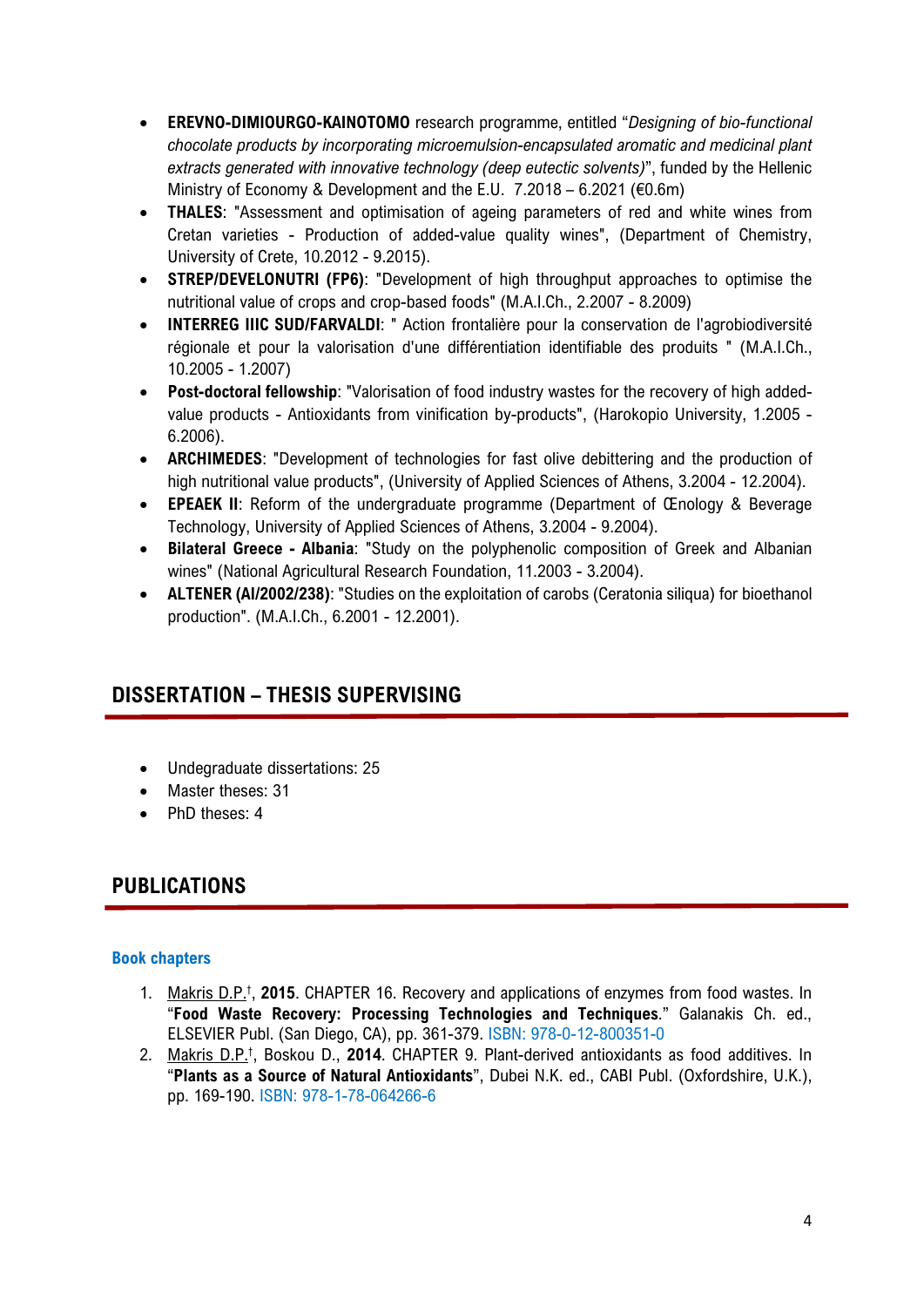3. Kefalas P., Makris D.P., **2006**. CHAPTER 4. Liquid chromatography-mass spectrometry techniques in flavonoid analysis: recent advances. In "**Antioxidant Plant Phenols: Sources, Structure-Activity Relationship, Current Trends in Analysis and Characterization**", Boskou D., Gerothanasis I., Kefalas P. ed., RESEARCH SIGNPOST Publ. (Kerala, India), pp 69-123. ISBN: 81-308-0029-2

### **Reviews**

- 1. Makris D.P.† , **2018**. Green extraction processes for the efficient recovery of bioactive polyphenols from wine industry solid wastes – Recent progress. **Current Opinion in Green & Sustainable Chemistry**, 13, 50-55. doi: 10.1016/j.cogsc.2018.03.013
- 2. Tzima K., Makris D.P., Nikiforidis C., Mourtzinos I., **2015**. Potential use of rosemary, propolis and thyme as natural food preservatives. **Journal of Nutrition & Health**, 1(1), 6.
- 3. Makris D.P.† , Kallithraka S., Kefalas P., **2006**. Critical Review. Flavonols in grapes, grape products and wines: burden, profile and influential parameters. **Journal of Food Composition & Analysis**, 19, 396-404. doi: 10.1016/j.jfca.2005.10.003
- 4. Makris D.P.† , Kallithraka S., Kefalas P., **2003**. Polyphenols in Hellenic wines: Creating composition tables as a tool for epidemiological studies. **Journal of Wine Research** 14(2-3), 103-114. doi: 10.1080/09571260410001678003

### **Research papers**

- 1. Kurtulbaş E., Gizem Pekel A., Bilgin M., Makris D., Şahin S., **2020**. Citric acid-based deep eutectic solvent for the anthocyanin recovery from *Hibiscus sabdariffa* through microwave-assisted extraction. **Biomass Conversion & Biorefinery**. doi: 10.1007/s13399-020-00606-3
- 2. Chakroun D., Grigorakis S., Loupassaki S., Makris D.P.† , **2020**. Enhanced-performance extraction of olive (*Olea europaea*) leaf polyphenols using L-lactic acid/ammonium acetate deep eutectic solvent combined with β-cyclodextrin: screening, optimisation, temperature effects and stability. **Biomass Conversion & Biorefinery**. doi: 10.1007/s13399-019-00521-2
- 3. Kaltsa O., Lakka A., Grigorakis S., Karageorgou I., Batra G., Bozinou E., Lalas S., Makris D.P.<sup>t</sup>, **2020**. A green extraction process for polyphenols from elderberry (*Sambucus nigra*) flowers using deep eutectic solvent and ultrasound-assisted pretreatment. **Molecules**, 25, 921. doi:10.3390/molecules25040921
- 4. Lakka A., Grigorakis S., Kaltsa O., Karageorgou I., Batra G., Bozinou E., Lalas S., Makris D.P.<sup>†</sup>, **2020**. The effect of ultrasonication pretreatment on the production of polyphenol-enriched extracts from *Moringa oleifera* L. (drumstick tree) using a novel bio-based deep eutectic solvent. **Applied Sciences**, 10, 220. doi:10.3390/app10010220
- 5. Photiades A., Grigorakis S., Makris D.P.† , **2020**. Kinetics and modelling of L-cysteine effect on the Cu(II)-induced oxidation of quercetin. **Chemical Engineering Communications**, 207, 139- 152. doi: 10.1080/00986445.2019.1574767
- 6. Lakka A., Grigorakis S., Karageorgou I., Batra G., Kaltsa O., Bozinou E., Lalas S., Makris D.P.<sup>†</sup>, **2019**. Saffron processing wastes as a bioresource of high value-added compounds: Development of a green extraction process for polyphenol recovery using a natural deep eutectic solvent. **Antioxidants**, 8, 586. doi: 10.3390/antiox8120586
- 7. Stefou I., Grigorakis S., Loupassaki S., Makris D.P.† , **2019**. Development of sodium propionatebased deep eutectic solvents for polyphenol extraction from onion solid wastes. **Clean Technologies & Environmental Policy**, 21, 1563-1574. doi: 10.1007/s10098-019-01727-8
- 8. Lakka A., Karageorgou I., Kaltsa O., Batra G., Bozinou E., Lalas S., Makris D.P.† , **2019**. Polyphenol extraction from *Humulus lupulus* (hop) using a neoteric glycerol/L-alanine deep eutectic solvent: optimisation, kinetics and the effect of ultrasound-assisted pretreatment. **AgriEngineering**, 1, 403-417. doi: 10.3390/agriengineering1030030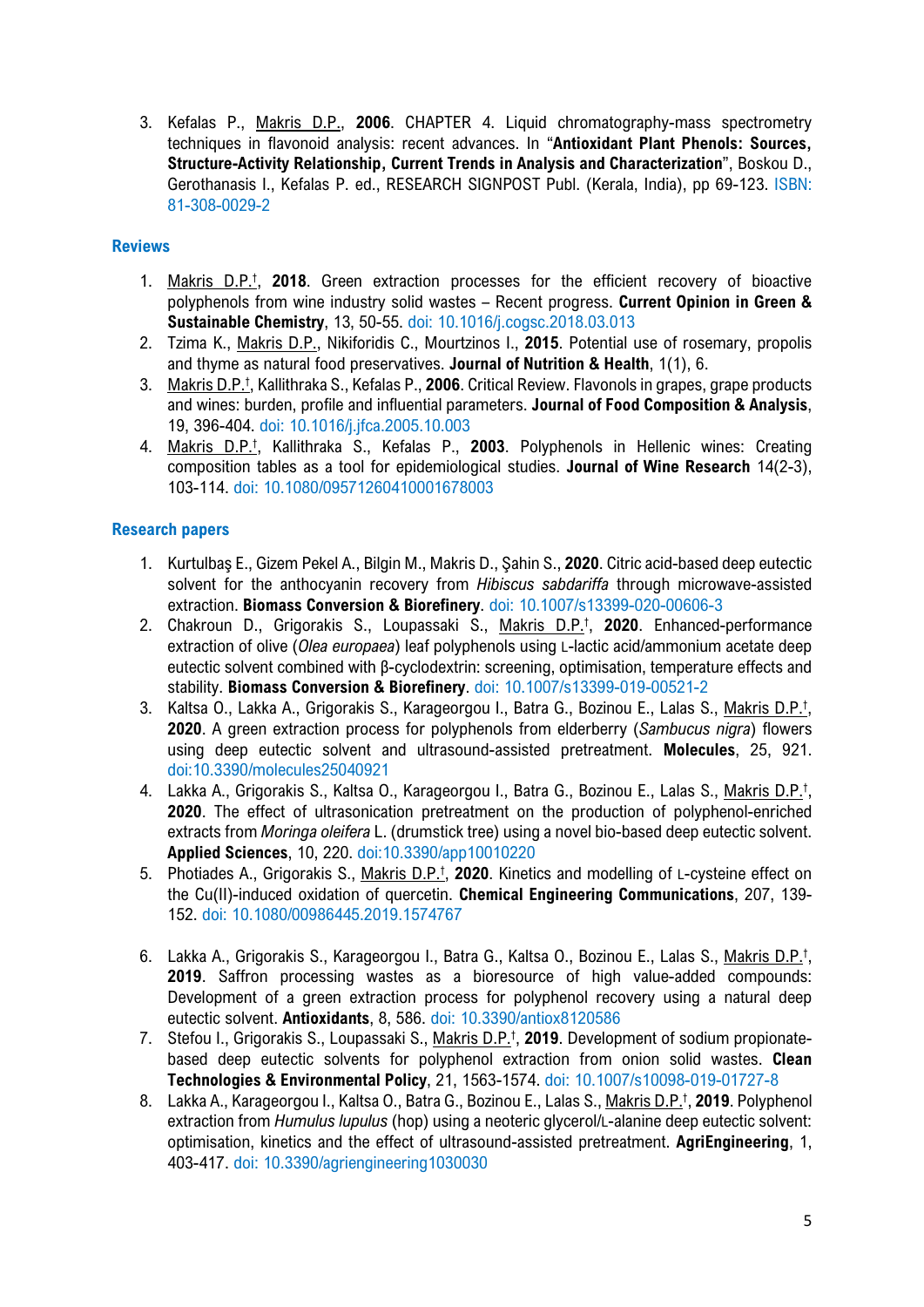- 9. Lalas S., Alibade A., Bozinou E., Makris D.P.† , **2019**. Drying optimization to obtain carotenoidenriched extracts from industrial peach processing waste (pomace). **Beverages**, 5, 43. doi: 10.3390/beverages5030043
- 10. Kurtulbaş E., Yazar S., Makris D., Şahin S., **2019**. Optimization of bioactive substances in the wastes of some selective Mediterranean crops. **Beverages**, 5, 42. doi: 10.3390/beverages5030042
- 11. Athanasiadis V., Grigorakis S., Lalas S., Makris D.P.† , **2018**. Highly efficient extraction of antioxidant polyphenols from *Olea europaea* leaves using an eco-friendly glycerol/glycine deep eutectic solvent. **Waste & Biomass Valorization**, 9(11), 1985-1992. doi: 10.1007/s12649-017- 9997-7
- 12. Bobolaki N., Photiades A., Grigorakis S., Makris D.P.† , **2018**. Kinetic modelling of the effect of Lascorbic acid on the Cu(II)-induced oxidation of quercetin. **ChemEngineering**, 2, 46. doi:10.3390/chemengineering2040046
- 13. Karageorgou I., Grigorakis S., Lalas S., Makris D.P.† , **2018**. Effects of 2-hydroxypropyl βcyclodextrin on the stability of polyphenolic compounds from *Moringa oleifera* Lam leaf extracts in a natural low-transition temperature mixture. **Nova Biotechnologica et Chimica**, 17(1), 29- 37. doi: 10.2478/nbec-2018-0003
- 14. Athanasiadis V., Grigorakis S., Lalas S., Makris D.P.† , **2018**. Stability effects of methyl βcyclodextrin on *Olea europaea* leaf extracts in a natural deep eutectic solvent. **European Food Research & Technology**, 244, 1783-1792. doi: 10.1007/s00217-018-3090-8
- 15. Slim Z., Jancheva M., Grigorakis S., Makris D.P.† , **2018**. Polyphenol extraction from *Origanum dictamnus* using low-transition temperature mixtures composed of glycerol and organic salts: effect of organic anion carbon chain length. **Chemical Engineering Communications**, 205(10), 1494-1505. doi: 10.1080/00986445.2018.1458026
- 16. Mourtzinos I., Prodromidis P., Grigorakis S., Makris D.P., Biliaderis C.G., Moschakis T., **2018**. Natural food colourants derived from onion wastes: application in a yogurt product. **Electrophoresis**, 39, 1975-1983 doi: 10.1002/elps.201800073
- 17. Athanasiadis V., Grigorakis S., Lalas S., Makris D.P.† , **2018**. Methyl *β*-cyclodextrin as a booster for the extraction of *Olea europaea* leaf polyphenols with a bio-based deep eutectic solvent. **Biomass Conversion & Biorefinery**, 8(2), 345-355. doi: 10.1007/s13399-017-0283-5
- 18. Karageorgou I., Grigorakis S., Lalas S., Mourtzinos I., Makris D.P.† , **2018**. Incorporation of 2 hydroxypropyl *β*-cyclodextrin in a biomolecule-based low-transition temperature mixture (LTTM) boosts efficiency of polyphenol extraction from *Moringa oleifera* Lam leaves. **Journal of Applied Research on Medicinal & Aromatic Plants**, 9, 62-69. doi 10.1016/j.jarmap.2018.02.005
- 19. Mourtzinos I., Menexis N., Iakovidis D., Makris D.P., Goula A, **2018**. Α green extraction process to recover polyphenols from byproducts of hemp oil processing. **Recycling**, 3, 15. doi:10.3390/recycling3020015
- 20. Grigorakis S., Makris D.P.† , **2018**. Characterisation of polyphenol-containing extracts from *Stachys mucronata* and evaluation of their antiradical activity. **Medicines**, 5, 14. doi: 10.3390/medicines5010014
- 21. Makris D.P.† , **2017**. Extraction of red grape pomace antioxidants with aqueous organic acid solutions using kinetic modelling. **Journal of Agricultural Sciences**, 62(3), 287-298. doi: 10.2298/JAS1703287M
- 22. Lalas S., Athanasiadis V., Karageorgou I., Batra G., Nanos G., Makris D.P., **2017**. Nutritional characteristics of *Moringa oleifera* tree leaves and herbal tea. **Journal of Herbs, Spices & Medicinal Plants**, 23(4), 320-333. doi: 10.1080/10496475.2017.1334163
- 23. Jancheva M., Grigorakis S., Loupassaki, S., Makris D.P.† , **2017**. Optimised extraction of antioxidant polyphenols from *Satureja thymbra* using newly designed glycerol-based natural low-transition temperature mixtures (LTTMs). **Journal of Applied Research on Medicinal & Aromatic Plants**, 6, 31-40. doi: 10.1016/j.jarmap.2017.01.002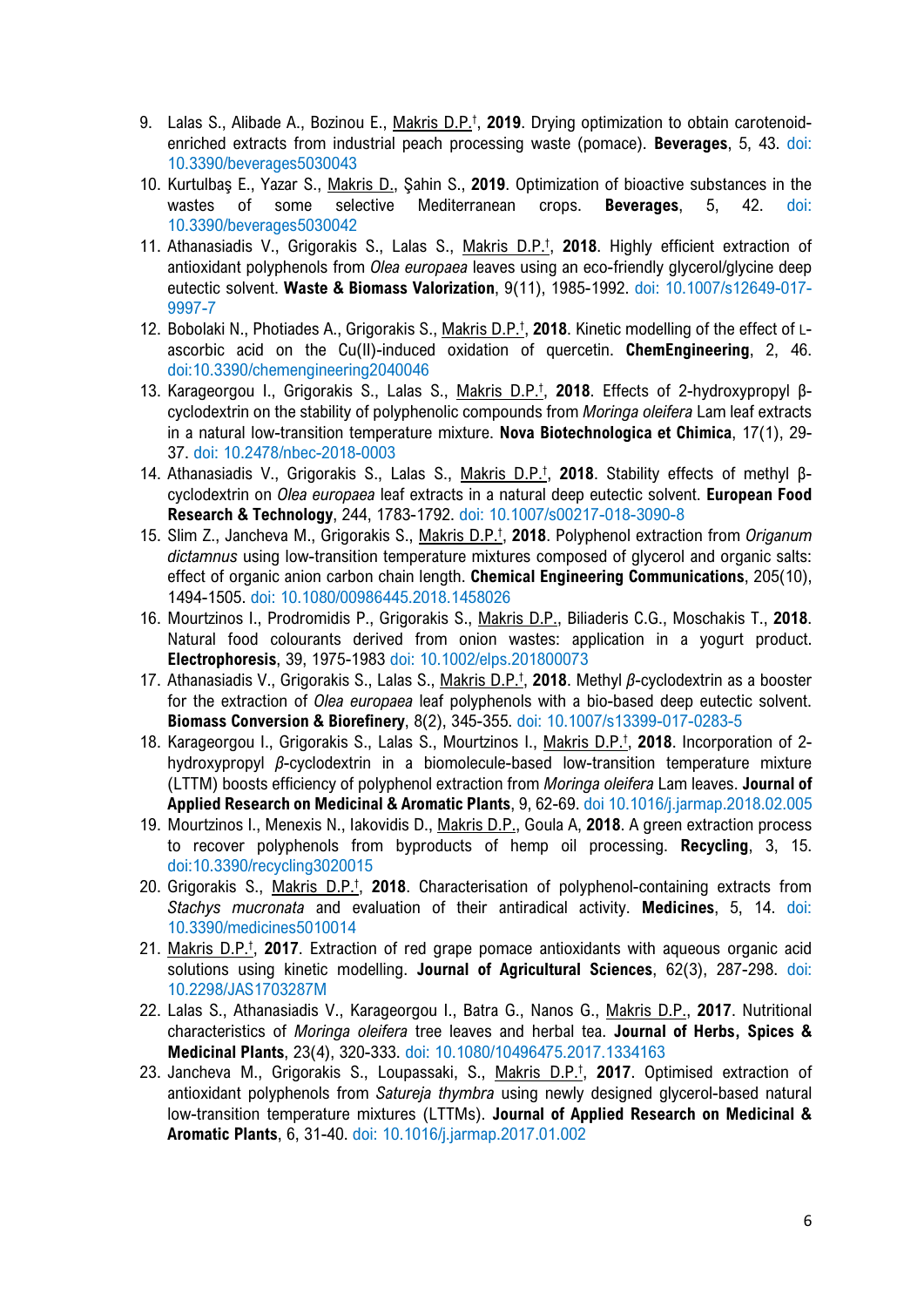- 24. Karageorgou I., Grigorakis S., Lalas S., Makris D.P.† , **2017**. Enhanced extraction of antioxidant polyphenols from *Moringa oleifera* Lam. leaves using a biomolecule-based low-transition temperature mixture. **European Food Research & Technology**, 243, 1839-1848 doi: 10.1007/s00217-017-2887-1
- 25. Athanasiadis V., Lalas S., Makris D.P.† , **2017**. Effect of methyl *β*-cyclodextrin on radical scavenging kinetics of olive leaf extracts and interactions with ascorbic acid. **ChemEngineering**, 1, 6. doi:10.3390/chemengineering1010006
- 26. Georgantzi C., Lioliou A.-E., Paterakis N., Makris D.P.† , **2017**. Combination of lactic acid-based deep eutectic solvents (DES) with *β*-cyclodextrin: performance screening using ultrasoundassisted extraction of polyphenols from selected native Greek medicinal plants. **Agronomy**, 7, 54. doi:10.3390/agronomy7030054
- 27. Dedousi M., Mamoudaki V., Grigorakis S., Makris D.P.† , **2017**. Ultrasound-assisted extraction of polyphenolic antioxidants from olive (*Olea europaea*) leaves using a novel glycerol/sodiumpotassium tartrate low-transition temperature mixture (LTTM). **Environments**, 4, 31. doi:10.3390/environments4020031
- 28. Tomic D., Grigorakis S., Loupassaki S., Makris D.P.† , **2017**. Implementation of kinetics and response surface methodology reveals contrasting effects of catechin and chlorogenic acid on the development of browning in wine model systems containing either ascorbic acid or sulphite. **European Food Research and Technology**, 243, 565-574. doi: 10.1007/s00217-016-2766-1
- 29. Patsea M., Stefou I., Grigorakis S., Makris D.P.† , **2017**. Screening of natural sodium acetatebased low-transition temperature mixtures (LTTMs) for enhanced extraction of antioxidants and pigments from red vinification solid wastes. **Environmental Processes**, 4(1), 123-135. doi: 10.1007/s40710-016-0205-8
- 30. Kottaras P., Koulianos M., Makris D.P.† , **2017**. Low-transition temperature mixtures (LTTMs) made of bioorganic molecules: enhanced extraction of antioxidant phenolics from industrial cereal solid wastes. **Recycling**, 2, 3. doi:10.3390/recycling2010003
- 31. Taloumi T., Makris D.P.† , **2017**. Accelerated ageing of the traditional Greek distillate Tsipouro using wooden chips. Part I: effect of static maceration *vs* ultrasonication on the polyphenol extraction and antioxidant activity. **Beverages**, 3(1), 5. doi:10.3390/beverages3010005
- 32. Mourtzinos I. Anastasopoulou E., Petrou A., Grigorakis S., Makris D.P., Biliaderis C.G., **2016**. Optimization of a green extraction method for the recovery of polyphenols from olive leaf using cyclodextrins and glycerin as co-solvents. **Journal of Food Science & Technology**, 53(11), 3939-3947. doi: 10.1007/s13197-016-2381-y
- 33. Mouratoglou E., Malliou V., Makris D.P.† , **2016**. Novel glycerol-based natural eutectic mixtures and their efficiency in the ultrasound-assisted extraction of antioxidant polyphenols from agrifood waste biomass. **Waste & Biomass Valorization**, 7(6), 1377-1387. doi: 10.1007/s12649- 016-9539-8
- 34. Bakirtzi C., Triantafyllidou K., Makris D.P.† , **2016**. Novel lactic acid-based natural deep eutectic solvents: efficiency in the ultrasound-assisted extraction of antioxidant polyphenols from common native Greek medicinal plants. **Journal of Applied Research on Medicinal and Aromatic Plants**, 3, 120-127. doi: 10.1016/j.jarmap.2016.03.003
- 35. Trasanidou D., Apostolakis A., Makris D.P.† , **2016**. Development of a green process for the preparation of antioxidant and pigment-enriched extracts from winery solid wastes using response surface methodology and kinetics. **Chemical Engineering Communications**, 203, 1317-1325. doi:10.1080/00986445.2016.1189416
- 36. Paleologou I., Vasiliou A., Grigorakis S., Makris D.P.† , **2016**. Optimisation of a green ultrasoundassisted extraction process for potato peel (*Solanum tuberosum*) polyphenols using biosolvents and response surface methodology. **Biomass Conversion & Biorefinery**, 6(3), 289- 299. doi: 10.1007/s13399-015-0181-7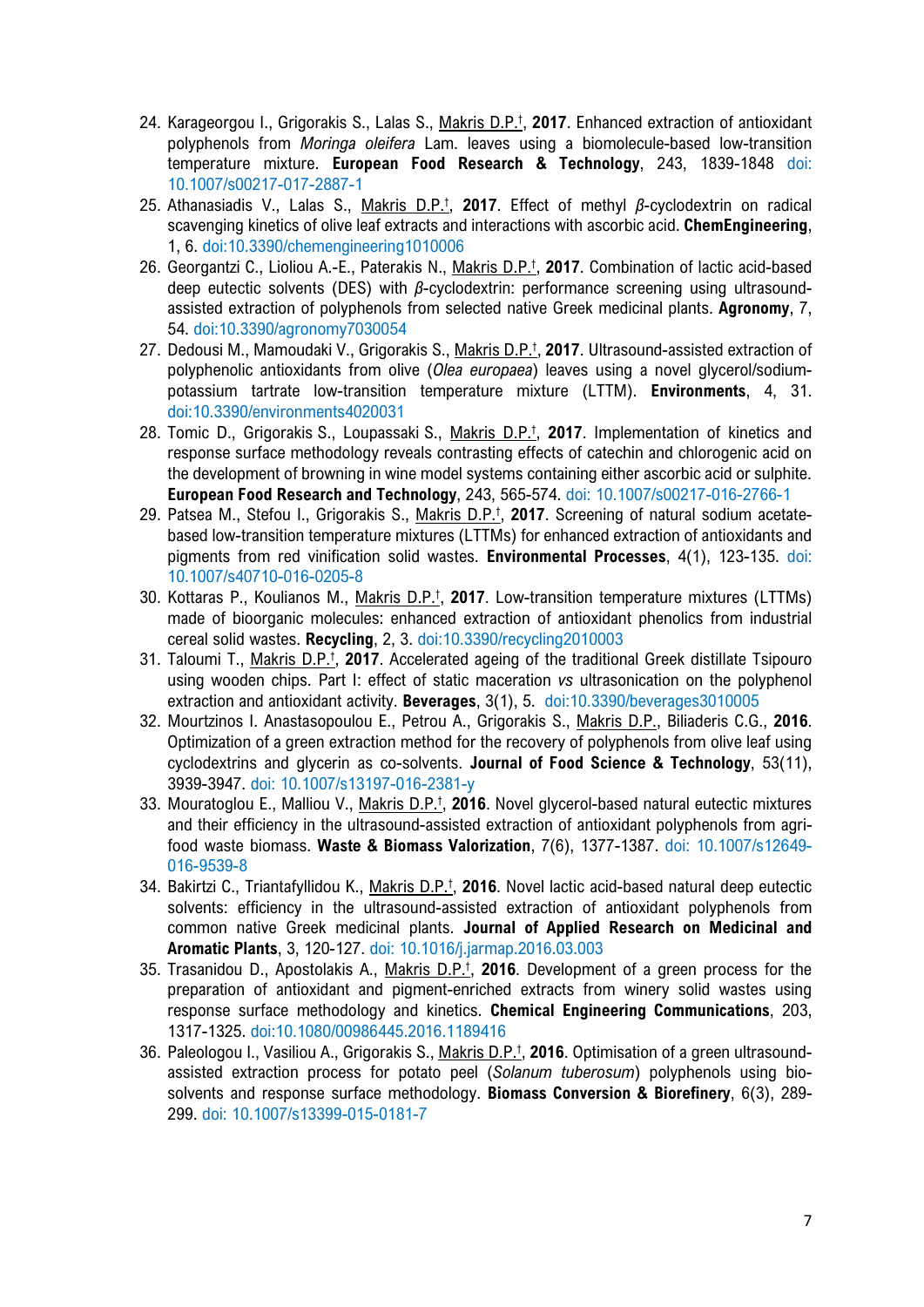- 37. Manousaki A., Jancheva M., Grigorakis S., Makris D.P.† , **2016**. Extraction of antioxidant phenolics from agri-food waste biomass using a newly designed glycerol-based natural lowtransition temperature mixture: comparison with conventional eco-friendly solvents. **Recycling**, 1, 194-204. doi:10.3390/recycling1010194
- 38. Loupassaki S., Abouzer M., Basalekou M., Fyssarakis I., Makris D.P.† , **2016**. Evolution pattern of wood-related volatiles during traditional and artificial ageing of commercial red and white wines: association with sensory analysis. **International Food Research Journal**, 23(4), 1459- 1465.
- 39. Philippi K., Tsamandouras N., Grigorakis S., Makris D.P.† , **2016**. Ultrasound-assisted green extraction of eggplant peel (*Solanum melongena*) polyphenols using aqueous mixtures of glycerol and ethanol: optimisation and kinetics. **Environmental Processes**, 3, 369-386. doi: 10.1007/s40710-016-0140-8
- 40. Shehata E., Loupassaki S., Makris D.P.† , **2016**. Essential oil composition and antiradical activity of two *Artemisia* species endemic to the island of Crete (Southern Greece). **American Journal of Essential Oils & Natural Products**, 4(1), 32-35.
- 41. Kyriakidou K., Mourtzinos I., Biliaderis C.G., Makris D.P.† , **2016**. Optimisation of a green extraction/ inclusion complex formation process to recover antioxidant polyphenols from oak acorn husks (*Quercus robur*) using aqueous 2-hydroxypropyl-*β*-cyclodextrin/glycerol mixtures. **Environments**, 3, 3. doi:10.3390/environments3010003
- 42. Atwi M., Weiss E.-K., Loupassaki S., Makris D.P.† , Ioannou E., Roussis V., Kefalas P., **2016**. Major antioxidant polyphenolic phytochemicals of three *Salvia* species endemic to the island of Crete. **Journal of Herbs, Spices & Medicinal Plants**, 22, 27-34. doi: 10.1080/10496475.2015.1007221
- 43. Makris D.P.† , **2016**. Kinetics of ultrasound-assisted flavonoid extraction from agri-food solid wastes using water/glycerol mixtures. **Resources**, 5, 7. doi:10.3390/resources5010007
- 44. Makris D.P.† , Passalidi V., Kallithraka S., Mourtzinos I., **2016**. Optimisation of polyphenol extraction from red grape pomace using aqueous glycerol/tartaric acid mixtures and response surface methodology. **Preparative Biochemistry & Biotechnology**, 46(2), 176-182. doi: 10.1080/10826068.2015.1015562
- 45. Michail A., Sigala P., Grigorakis S., Makris D.P.† , **2016**. Optimisation of ultrasound-assisted polyphenol extraction from spent filter coffee using aqueous glycerol. **Chemical Engineering Communications**, 203(3), 407-413. doi: 10.1080/00986445.2015.1004667
- 46. Karagiorgou I., Grigorakis S., Lalas S., Makris D.P.† , **2016**. Polyphenolic burden and *in vitro* antioxidant properties of *Moringa oleifera* root extracts. **Journal of HerbMed Pharmacology**, 5(1), 33-38.
- 47. Makris D.P.† , Kefalas P., **2015**. Kinetics of polyphenol extraction from onion (*Allium cepa*) solid wastes using acidified water/ethanol mixture. **Acta Alimentaria**, 44(4), 482-492. doi: 10.1556/066.2015.44.0020
- 48. Blidi S., Bikaki M., Grigorakis S., Loupassaki S., Makris D.P.† , **2015**. A comparative evaluation of bio-solvents for the efficient extraction of polyphenolic phytochemicals: apple waste peels as a case study. **Waste & Biomass Valorization**, 6(6), 1125-1133. doi: 10.1007/s12649-015-9410-3
- 49. Katsampa P., Valsamedou E., Grigorakis S., Makris D.P.† , **2015**. A green ultrasound-assisted extraction process for the recovery of antioxidant polyphenols and pigments from onion solid wastes using Box-Behnken experimental design and kinetics. **Industrial Crops & Products**, 77, 535-543. doi: 10.1016/j.indcrop.2015.09.039
- 50. Makris D.P.† , **2015**. A novel kinetic assay for the examination of solid-liquid extraction of flavonoids from plant material. **Research Journal of Chemical Sciences**, 5(11), 18-23.
- 51. Shehata E., Grigorakis S., Loupassaki S., Makris D.P.† , **2015**. Extraction optimisation using water/glycerol for the efficient recovery of polyphenolic antioxidants from two *Artemisia* species. **Separation and Purification Technology**, 149, 462-469. doi: 10.1016/j.seppur.2015.06.017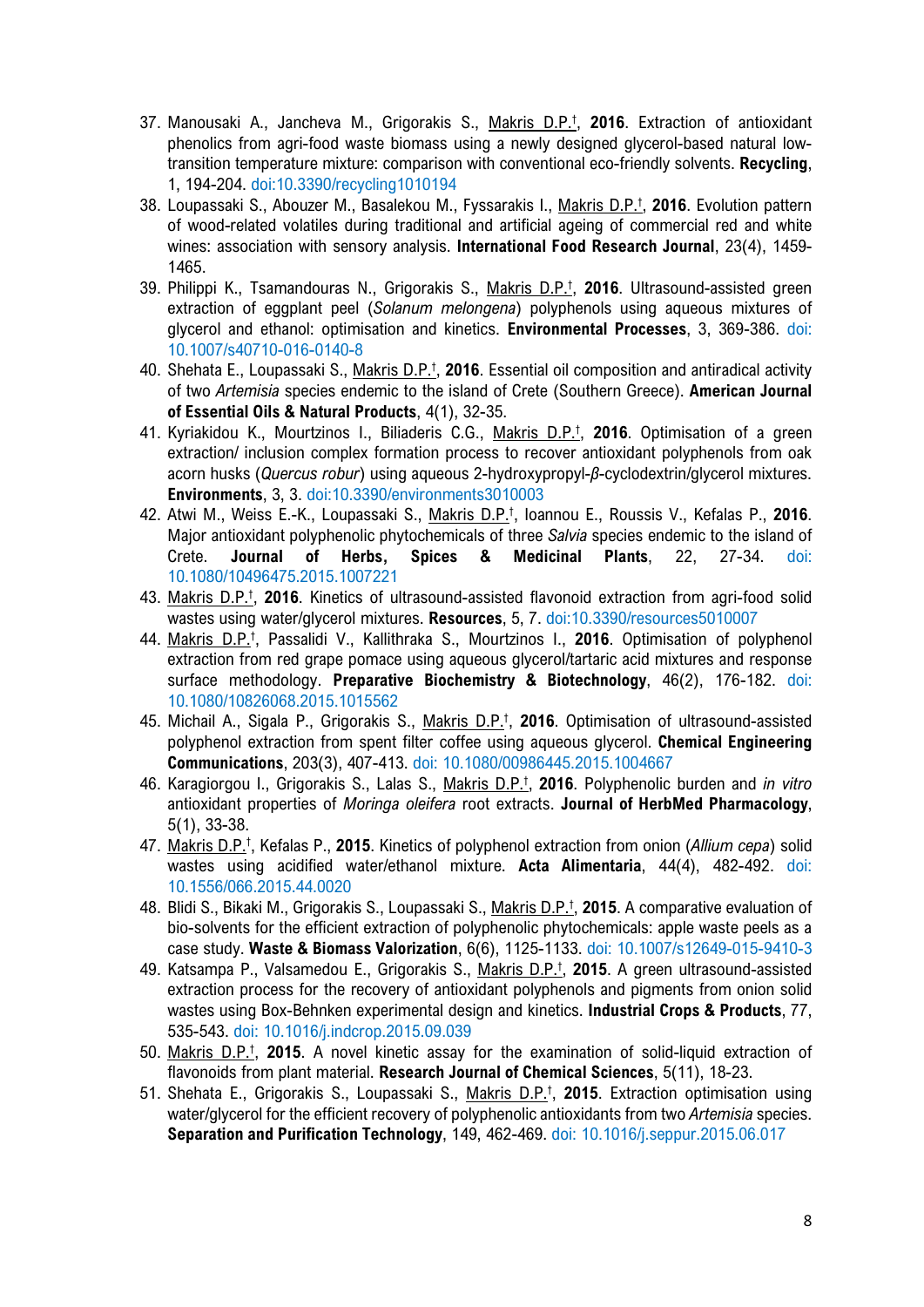- 52. Tzima K., Kallithraka S., Kotseridis Y., Makris D.P.† , **2015**. A comparative evaluation of aqueous natural organic acid media for the efficient recovery of flavonoids from red grape (*Vitis vinifera*) pomace. **Waste and Biomass Valorization**, 6(3), 391-400. doi: 10.1007/s12649-015-9358-3
- 53. Karakashov B., Grigorakis S., Loupassaki S., Mourtzinos I., Makris D.P.† , **2015**. Optimisation of organic solvent-free polyphenol extraction from *Hypericum triquetrifolium* Turra using Box-Behnken experimental design and kinetics. **International Journal of Industrial Chemistry**, 6, 85- 92. doi: 10.1007/s40090-015-0034-z
- 54. Psarra C., Gortzi O., Makris D.P.† , **2015**. Kinetics of polyphenol extraction from wood chips in wine model solutions: effect of chip amount and botanical species. **Journal of the Institute of Brewing**, 121(2), 207-212. doi: 10.1002/jib.212
- 55. Karakashov B., Grigorakis S., Loupassaki S., Makris D.P.† , **2015**. Optimisation of polyphenol extraction from *Hypericum perforatum* using aqueous glycerol and response surface methodology. **Journal of Applied Research on Medicinal and Aromatic Plants**, 2, 1-8. doi: 10.1016/j.jarmap.2014.11.002
- 56. Kanakaki E., Siderakou D., Kallithraka S., Kotseridis Y., Makris D.P.† , **2015**. Effect of the degree of toasting on the extraction pattern and profile of antioxidant polyphenols leached from oak chips in model wine systems. **European Food Research and Technology**, 240, 1065-1074. doi: 10.1007/s00217-014-2410-x
- 57. Demian F.D., Makris D.P.† , **2015**. Effect of side chain structure on the oxidisability of *o*-diphenol acids by a crude potato peel polyphenol oxidase. **Chemical Engineering Communications**, 202, 1-5. doi: 10.1080/00986445.2013.826209
- 58. Tzima K., Kallithraka S., Kotseridis Y., Makris D.P.† , **2014**. Kinetic modelling for flavonoid recovery from red grape (*Vitis vinifera*) pomace with aqueous lactic acid. **Processes**, 2, 901- 911. doi:10.3390/pr2040901
- 59. Cavdarova M., Makris D.P.† , **2014**. Extraction kinetics of phenolics from carob (*Ceratonia siliqua* L.) kibbles using environmentally benign solvents. **Waste and Biomass Valorization**, 5(5), 773- 779. doi: 10.1007/s12649-014-9298-3
- 60. Tzima K., Kallithraka S., Kotseridis Y., Makris D.P.† , **2014**. Kinetic modelling of flavanol extraction from red grape (*Vitis vinifera* L.) pomace using aqueous organic acid solutions. **International Food Research Journal**, 21(5), 1919-1924.
- 61. Moussouni S., Makris D.P.† , **2014**. Optimisation of onion peroxidase-catalysed formation of aureusidin using 2´,4´,6´,3,4-pentahydroxy chalcone as substrate. **Journal of BioScience and Biotechnology**, 3(2), 141-146.
- 62. Tair A., Weiss E.-K., Palade L.M., Loupassaki S., Makris D.P.<sup>†</sup>, Ioannou E., Roussis V., Kefalas P., **2014**. *Origanum* species native to the island of Crete: *in vitro* antioxidant characteristics and liquid chromatography – mass spectrometry identification of major polyphenolic components. **Natural Products Research**, 28(16), 1284-1287. doi: 10.1080/14786419.2014.896011
- 63. Amyrgialaki E., Makris D.P.† , Mauromoustakos A., Kefalas P., **2014**. Optimisation of the extraction of pomegranate (*Punica granatum*) husk phenolics using water/ethanol solvent systems and response surface methodology. **Industrial Crops and Products**, 59, 216-222. doi: 10.1016/j.indcrop.2014.05.011
- 64. Apostolakis A., Grigorakis S., Makris D.P.† , **2014**. Optimisation and comparative kinetics study of polyphenol extraction from olive leaves (*Olea europaea*) using heated water/glycerol mixtures. **Separation and Purification Technology**, 128, 89-95. doi: 10.1016/j.seppur.2014.03.010
- 65. Makris D.P.† , Kefalas P., **2013**. Characterization of polyphenolic phytochemicals in red grape pomace. **International Journal of Waste Resources**, 3(2), Article No. 1000126. doi: 10.4172/2252-5211.1000126
- 66. Demian F.D., Makris D.P.† , **2013**. Removal of olive mill wastewater phenolics with the use of a polyphenol oxidase homogenate from potato peel waste. **Journal of Waste Management**, Article ID 630209, 7 pages. doi:10.1155/2013/630209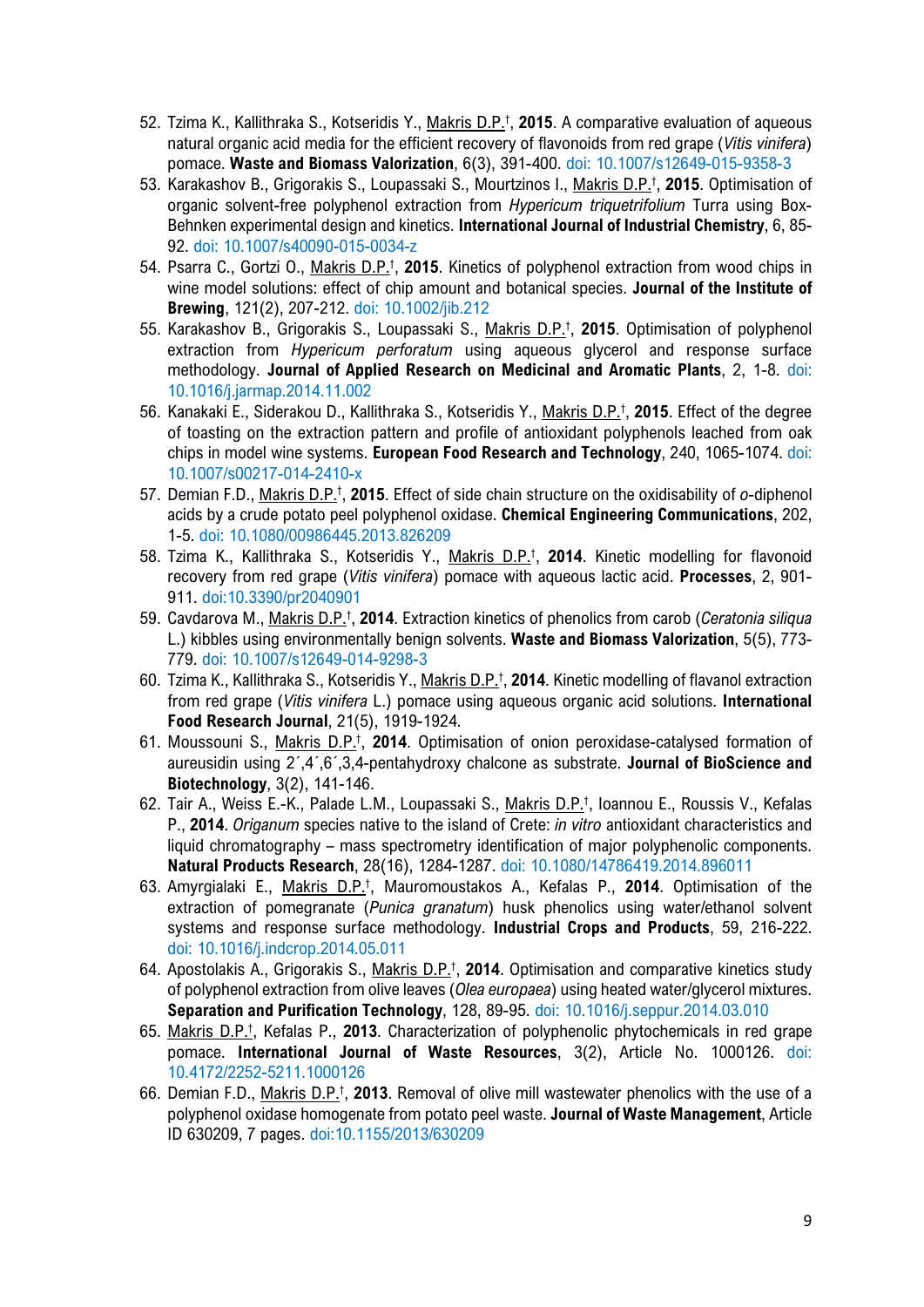- 67. Galuska S., Makris D.P.<sup>†</sup>, 2013. The effect of chlorogenic acid, catechin and SO<sub>2</sub> on browning development in white wine model solutions. **Journal of the Institute of Brewing**, 119, 309-313. doi: 10.1002/jib.94
- 68. Demian F.D., Makris D.P.† , **2013**. Factorial design optimisation of hydrocaffeic acid removal from an aqueous matrix by the use of a crude potato polyphenol oxidase. **Biocatalysis and Agricultural Biotechnology**, 2, 305-310. doi: 10.1016/j.bcab.2013.06.003
- 69. Aoun M., Makris D.P.† , **2013**. Use of response surface methodology to evaluate the reducing power in binary solutions of ascorbic acid with natural polyphenolic antioxidants. **International Journal of Food Studies**, 2, 238-251. doi: 0.7455/ijfs/2.2.2013.a9
- 70. Karvela E., Makris D.P.<sup>†</sup>, Karathanos V.T., 2013. Evaluation of mixture effects in binary solutions of ascorbic acid with grape (*Vitis vinifera*) seed extracts using response surface methodology. **International Food Research Journal**, 20(5), 2193-2198.
- 71. Chouchouli V., Kalogeropoulos N., Konteles S.J., Karvela E., Makris D.P., Karathanos V.T., **2013**. Fortification of yoghurts with grape (*Vitis vinifera*) seed polyphenols. **LWT**, 53, 522-529. doi: 10.1016/j.lwt.2013.03.008
- 72. Karvela E., Makris D.P.† , **2012**. Assessment of the reducing effects in mixtures of grape (*Vitis vinifera*) seed extracts with *α*-tocopherol using response surface methodology. **Journal of Microbiology, Biotechnology & Food Sciences**, 2(2), 771-787.
- 73. El Agha A., Makris D.P.† , **2012**. Biocatalytic characteristics, product formation and putative pathway of *p*-coumaric acid oxidation by a crude peroxidase from onion. **Acta Alimentaria**, 41(3), 304-315. doi: 10.1556/AAlim.41.2012.3.2
- 74. Khiari Z., Makris D.P.† , **2012**. Stability and transformation of major flavonols in onion (*Allium cepa*) solid wastes. **Journal of Food Science & Technology**, 49(4), 489-494. doi: 10.1007/s13197-010-0201-3
- 75. Aoun M., Makris D.P.† , **2012**. Binary mixtures of natural polyphenolic antioxidants with ascorbic acid: Impact of interactions on the antiradical activity. **International Food Research Journal**, 19(2), 603-606.
- 76. Osman A., El Agha A., Makris D.P.† , Kefalas P., **2012**. Chlorogenic acid oxidation by a crude peroxidase preparation: biocatalytic characteristics and oxidation products. **Food and Bioprocess Technology**, 5, 243-251. doi: 10.1007/s11947-009-0241-8
- 77. Karvela E., Makris D.P.<sup>†</sup>, Karathanos V.T., 2012. Implementation of response surface methodology to assess the antiradical behaviour in mixtures of ascorbic acid and *α*-tocopherol with grape (*Vitis vinifera*) stem extracts. **Food Chemistry**, 132, 351-359. doi: 10.1016/j.foodchem.2011.10.091
- 78. Karvela E., Makris D.P.<sup>†</sup>, Kalogeropoulos N., Karathanos V.T., 2011. The effect of pH on the efficiency of vinification by-product extracts to inhibit lipid peroxidation in a lecithin liposome model matrix. **Journal of Food Quality**, 34, 299-305. doi:10.1111/j.1745-4557.2011.00397.x
- 79. Osman A., Makris D.P.† , **2011**. Oxidation of morin (2′,3,4′,5,7-pentahydroxyflavone) with a peroxidase homogenate from onion. **International Food Research Journal**, 18(3), 1039-1043.
- 80. Sidani B., Makris D.P.† , **2011**. Interactions of natural antioxidants with red grape pomace anthocyanins in a liquid model matrix: stability and copigmentation effects. **Chemical Industry & Chemical Engineering Quarterly**, 17(1), 59-66. doi: 10.2298/CICEQ100701055S
- 81. Osman A., Makris D.P.† , **2010**. Comparison of fisetin and quercetin oxidation with a cell-free extract of onion trimmings and peel, plant waste, containing peroxidase enzyme: a further insight into flavonol degradation mechanism. **International Journal of Food Science & Technology**, 45, 2265-2271. doi:10.1111/j.1365-2621.2010.02408.x
- 82. Makris D.P.† , **2010**. Optimisation of anthocyanin recovery from onion (*Allium cepa*) solid wastes using response surface methodology. **Journal of Food Technology**, 8(4), 183-186. doi: 10.3923/jftech.2010.183.186
- 83. Galuska S., Makris D. P.<sup>†</sup>, Kefalas P., 2010. Browning development in wine-like liquid model matrices: dependence on phenolic, Fe(III) and SO<sub>2</sub> concentrations. **Journal of Food Process Engineering**, 33, 934-945. doi: 10.1111/j.1745-4530.2008.00316.x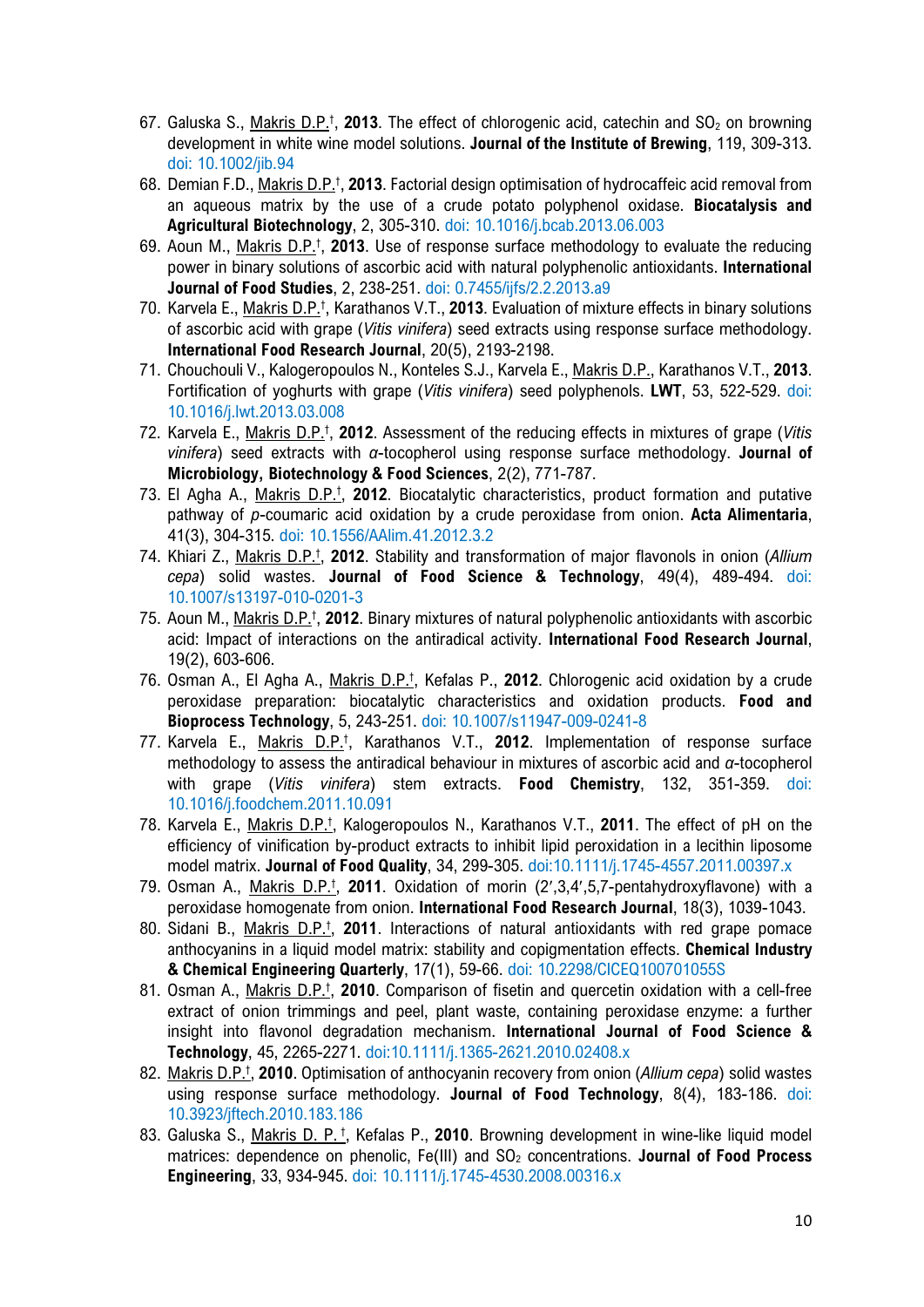- 84. Barakat N., Makris D. P.<sup>†</sup>, Kefalas P., Psillakis E., 2010. Investigation on the removal of olive mill wastewater phenolics with the use of a crude peroxidase extract from onion solid by-products. **Environmental Chemistry Letters**, 8, 271-275. doi: 10.1007/s10311-009-0216-z
- 85. Moussouni S., Detsi A., Majdalani M., Makris D.P., Kefalas P., **2010**. Crude peroxidase from onion solid waste as a tool for organic synthesis. Part I: Cyclisation of 2´,3,4,4´,6´-pentahydroxychalcone to aureusidin. **Tetrahedron Letters**, 51, 4076-4078. doi: 10.1016/j.tetlet.2010.05.125
- 86. Kalogeropoulos N., Yannakopoulou K., Gioxari A., Chiou A., Makris D.P., **2010**. Polyphenol characterization and encapsulation in *β*-cyclodextrin of a flavonoid-rich *Hypericum perforatum* (St. John's wort) extract. **LWT**, 43, 882 - 889. doi: 10.1016/j.lwt.2010.01.016
- 87. Sadek E.S., Makris D.P.† , Kefalas P., **2009**. Polyphenolic composition and antioxidant characteristics of kumquat (*Fortunella margarita*) peel fractions. **Plant Foods for Human Nutrition**, 64, 297 - 302. doi: 10.1007/s11130-009-0140-1
- 88. Kallithraka S., Aliaj L., Makris D. P.<sup>†</sup>, Kefalas P., 2009. Anthocyanin profiles of major red grape (*Vitis vinifera* L.) varieties cultivated in Greece and their relationship with *in vitro* antioxidant characteristics. **International Journal of Food Science & Technology**, 44, 2385 - 2393. doi:10.1111/j.1365-2621.2008.01869.x
- 89. Khiari Z., Makris D. P.† , Kefalas P., **2009**. An investigation on the recovery of antioxidant phenolics from onion solid wastes employing water/ethanol-based solvent systems. **Food and Bioprocess Technology**, 4, 337-343. doi: 10.1007/s11947-007-0044-8
- 90. Karvela E., Makris D.P.<sup>†</sup>, Kalogeropoulos N., Karathanos V.T., Kefalas P., 2009. Factorial design optimisation of grape (*Vitis vinifera*) seed polyphenol extraction. **European Food Research and Technology**, 229(5), 731-743. doi: 10.1007/s00217-009-1105-1
- 91. Karvela E., Makris D.P.<sup>†</sup>, Kalogeropoulos N., Karathanos V.T., 2009. Deployment of response surface methodology to optimise recovery of grape (*Vitis vinifera*) stem polyphenols. **Talanta**, 79, 1311-1321. doi: 10.1016/j.talanta.2009.05.042
- 92. El Agha A., Abbeddou S., Makris D. P.<sup>†</sup>, Kefalas P., 2009. Biocatalytic properties of a peroxidaseactive cell-free extract from onion solid wastes: caffeic acid oxidation. **Biodegradation**, 20(2), 143-153. doi: 10.1007/s10532-008-9208-0
- 93. Kiassos E., Mylonaki S., Makris D. P. † , Kefalas P., **2009**. Implementation of response surface methodology to optimise extraction of onion (*Allium cepa*) solid waste phenolics. **Innovative Food Science and Emerging Technologies**, 10, 246-252. doi: 10.1016/j.ifset.2008.10.004
- 94. Khiari Z., Makris D. P.† , Kefalas P., **2008**. Recovery of bioactive flavonols from onion solid wastes employing water/ethanol-based solvent systems. **Food Science & Technology International**, 14(6), 497-502. doi: 10.1177/1082013208100707
- 95. Mourtzinos I., Makris D.P., Yannakopoulou K., Kalogeropoulos N., Michali I., Karathanos V.T., **2008**. Thermal stability of anthocyanin extract of *Hibiscus sabdariffa* L. in the presence of *β*cyclodextrin. **Journal of Agricultural and Food Chemistry**, 56, 10303-10310. doi: 10.1021/jf801389j
- 96. Mylonaki S., Kiassos E., Makris D. P.<sup>†</sup>, Kefalas P., 2008. Optimisation of the extraction of olive (*Olea europaea*) leaf phenolics using water/ethanol-based solvent systems and response surface methodology. **Analytical and Bioanalytical Chemistry**, 392, 977-985. doi: 10.1007/s00216-008-2353-9
- 97. El Agha A., Makris D. P.<sup>†</sup>, Kefalas P., 2008. Peroxidase-active cell free extract from onion solid wastes: biocatalytic properties and putative pathway of ferulic acid oxidation. **Journal of Bioscience and Bioengineering**, 106(3), 279-285. doi: 10.1263/jbb.106.279
- 98. Karathanos V., Syrimbei C., Chiou A., Karathanos A., Makris D. P., **2008**. Evolution of benzoate derivatives and their hydroxycinnamate analogues during ageing of white wines in oak barrels. **Journal of Food Composition and Analysis**, 21, 667-671. doi: 10.1016/j.jfca.2008.05.005
- 99. El Agha A., Makris D. P. † , Kefalas P., **2008**. Hydrocaffeic acid oxidation by a peroxidase homogenate from onion solid wastes. **European Food Research & Technology**, 227, 1379- 1386. doi: 10.1007/s00217-008-0854-6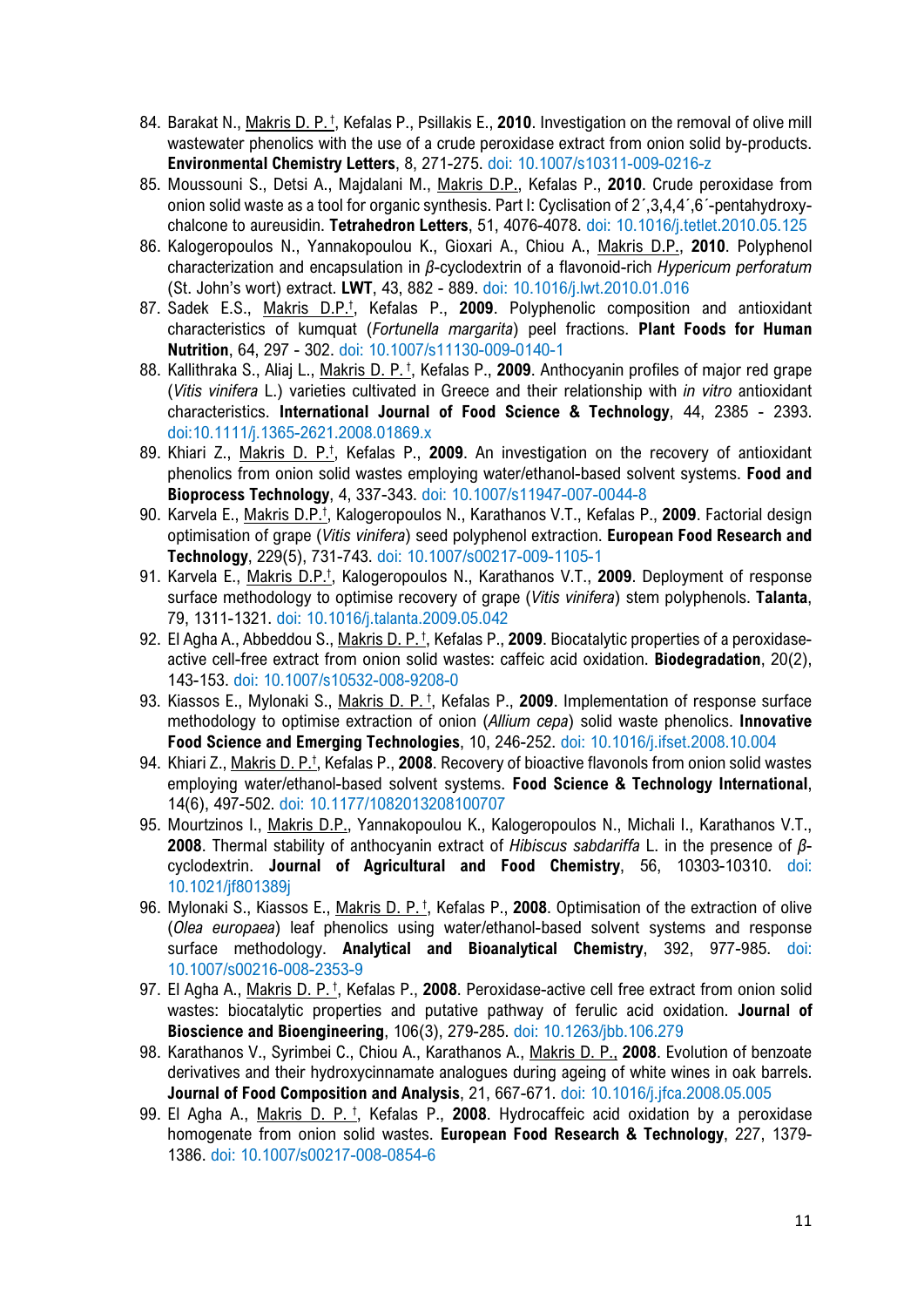- 100. Osman A., Makris D. P.† , Kefalas P., **2008**. Investigation on biocatalytic properties of a peroxidase-active homogenate from onion solid wastes: an insight into quercetin oxidation mechanism. **Process Biochemistry**, 43, 861-867. doi: 10.1016/j.procbio.2008.04.003
- 101. Karvela E., Makris D. P.† , Kefalas P., Moutounet M., **2008**. Extraction of phenolics in liquid model matrices containing oak chips: kinetics, liquid chromatography-mass spectroscopy characterization and association with *in vitro* antiradical activity. **Food Chemistry**, 110, 263-272. doi: 10.1016/j.foodchem.2008.02.001
- 102. Makris D. P. † , Boskou G., Andrikopoulos N. K., Kefalas P., **2008**. Characterisation of certain major polyphenolic antioxidants in grape (*Vitis vinifera* cv. Roditis) stems by liquid chromatography-mass spectrometry. **European Food Research and Technology**, 226, 1075- 1079. doi: 10.1007/s00217-007-0633-9
- 103. Makris D. P.† , Boskou G., Chiou A., Andrikopoulos N. K., **2008**. An investigation on factors affecting recovery of antioxidant phenolics and anthocyanins from red grape (*Vitis vinifera* L.) pomace employing water/ethanol-based solutions. **American Journal of Food Technology**, 3(3), 164-173. doi: 10.3923/ajft.2008.164.173
- 104. Turan B., Gülşen A., Makris D. P.† , Kefalas P., **2007**. Interactions between quercetin and catechin in a model matrix: effects on the *in vitro* antioxidant behaviour. **Food Research International**, 40, 819-826. doi: 10.1016/j.foodres.2007.01.017
- 105. Gülşen A., Turan B., Makris D. P.† , Kefalas P., **2007**. Copper(II)-mediated biomimetic oxidation of quercetin: generation of a naturally occurring oxidation product and evaluation of it *in vitro* antioxidant properties. **European Food Research and Technology**, 225, 437-441. doi: 10.1007/s00217-006-0437-3
- 106. Kallithraka S., Mamalos A., Makris D. P.† , **2007**. Differentiation of young red wines based on chemometrics of minor polyphenolic constituents. **Journal of Agricultural and Food Chemistry**, 55, 3233-3239. doi: 10.1021/jf070114v
- 107. Makris D. P.† , Boskou G., Andrikopoulos N. K., **2007**. Recovery of antioxidant phenolics from white vinification solid by-products employing water/ethanol mixtures. **Bioresource Technology**, 98, 2963-2967. doi: 10.1016/j.biortech.2006.10.003
- 108. Makris D. P.† , Boskou G., Andrikopoulos N. K., **2007**. Polyphenolic content and in vitro antioxidant characteristics of wine industry and other agri-food solid waste extracts. **Journal of Food Composition and Analysis**, 20, 125-132. doi: 10.1016/j.jfca.2006.04.010
- 109. Gülşen A., Makris D. P.† , Kefalas P., **2007**. Biomimetic oxidation of quercetin: isolation of a naturally occurring quercetin heterodimer and evaluation of its in vitro antioxidant properties. **Food Research International**, 40, 7-14. doi: 10.1016/j.foodres.2006.07.009
- 110. Kefalas P., Makris D.P., **2006**. Exploitation of agri-food solid wastes for recovery of high addedvalue compounds: the case of grape pomace and onion peels. **Bulletin USAMV-CN**, 62, 276- 281.
- 111. Makris D. P.† , Kallithraka S., Mamalos A., **2006**. Differentiation of young red wines based on cultivar and geographical origin with application of chemometrics of principal polyphenolic constituents. **Talanta**, 70, 1143-1152. doi: 10.1016/j.talanta.2006.03.024
- 112. Dourtoglou V. G., Mamalos A., Makris D. P., **2006**. Storage of olives (*Olea europaea*) under CO2 atmosphere: effect on anthocyanins, phenolics, sensory attributes and in vitro antioxidant properties. **Food Chemistry**, 99, 342-349. doi: 10.1016/j.foodchem.2005.07.051
- 113. Dourtoglou V. G., Mamalos A., Makris D. P., Kefalas P., **2006**. Storage of olives (*Olea europaea* L.) under  $CO<sub>2</sub>$  atmosphere: liquid chromatography-mass spectrometry characterization of indices related to changes in the polyphenolic metabolism. **Journal of Agricultural and Food Chemistry**, 54, 2211-2217. doi: 10.1021/jf0525582
- 114. Sioumis N., Kallithraka S., Makris D. P.† , Kefalas P., **2006**. Kinetics of browning onset in white wines: influence of principal redox-active polyphenols and impact on the reducing capacity. **Food Chemistry**, 94, 98-104. doi: 10.1016/j.foodchem.2004.10.059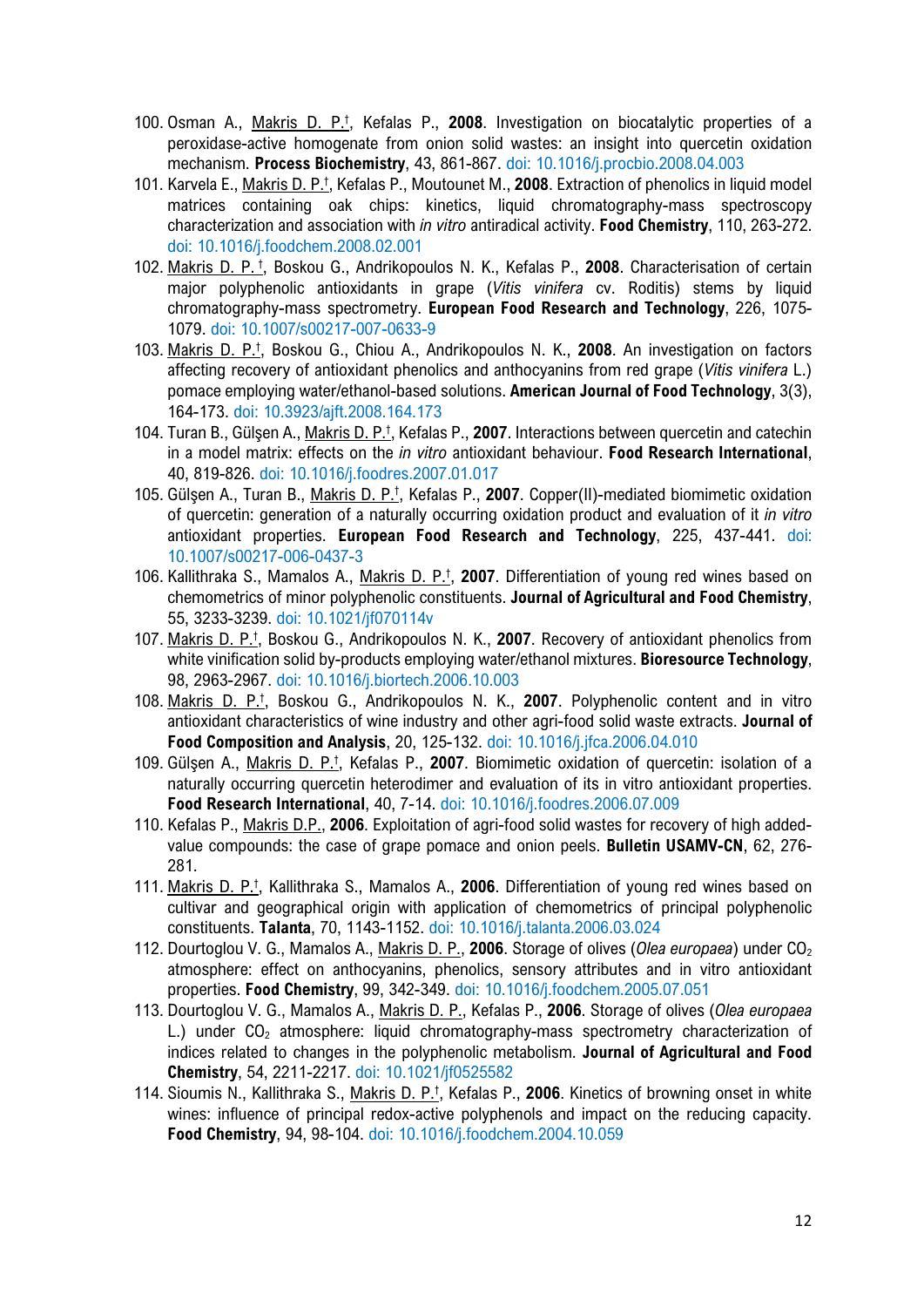- 115. Mansouri A., Makris D. P., Kefalas P., **2005**. Determination of hydrogen peroxide scavenging activity of cinnamic and benzoic acids employing a highly sensitive peroxyoxalate chemiluminescence-based assay: structure-activity relationships. **Journal of Pharmaceutical and Biomedical Analysis**, 39, 22-26. doi: 10.1016/j.jpba.2005.03.044
- 116. Sioumis N., Kallithraka S., Tsoutsouras E., Makris D. P.† , Kefalas P., **2005**. Browning development in white wines: dependence on compositional parameters and impact on antioxidant characteristics. **European Food Research and Technology**, 220, 326-330. doi: 10.1007/s00217-004-1032-0
- 117. Bassil D., Makris D. P.† , Kefalas P., **2005**. Oxidation of caffeic acid in the presence of L-cysteine: isolation of 2-*S*-cysteinylcaffeic acid and evaluation of its antioxidant properties. **Food Research International**, 38(4), 395-402. doi: 10.1016/j.foodres.2004.10.009
- 118. Makris D. P.† , Kefalas P., **2005**. Association between *in vitro* antiradical activity and ferric reducing power in aged red wines: a mechanistic approach. **Food Science & Technology International**, 11(1), 11-18. doi: 10.1177/1082013205051265
- 119. Kallithraka S., Mohdaly A. A.-A., Makris D. P., Kefalas P., **2005**. Determination of major anthocyanin pigments in Hellenic native grape varieties (*Vitis vinifera* sp.): association with antiradical activity. **Journal of Food Composition and Analysis**, 18, 375-386. doi: 10.1016/j.jfca.2004.02.010
- 120. Guendez R., Kallithraka S., Makris D. P., Kefalas P., **2005**. An analytical survey of the polyphenols of seeds of varieties of grape (*Vitis vinifera* sp.) cultivated in Greece: implications for exploitation as a source of value-added phytochemicals. **Phytochemical Analysis**, 16, 17-23. doi: 10.1002/pca.804
- 121. Guendez R., Kallithraka S., Makris D. P.† , Kefalas P., **2005**. Determination of low molecular weight polyphenolic constituents in grape (*Vitis vinifera* sp.) seed extracts: correlation with antiradical activity. **Food Chemistry**, 89(1), 1-9. doi: 10.1016/j.foodchem.2004.02.010
- 122. Makris D. P.† , Kefalas P., **2004**. Carob pods (*Ceratonia siliqua* L.) as a source of polyphenolic antioxidants. **Food Technology and Biotechnology**, 42(2), 105-108.
- 123. Kefalas P., Kallithraka S., Parejo I., Makris D. P.† , **2003**. A comparative study on the *in vitro* antiradical activity and hydroxyl free radical scavenging activity in aged red wines. **Food Science & Technology International**, 9(6), 383-387. doi: 10.1177/1082013208100707
- 124. Makris D. P.† , Psarra E., Kallithraka S., Kefalas P., **2003**. The effect of polyphenolic composition as related to antioxidant capacity in white wines. **Food Research International**, 36(8), 805-814. doi:10.1016/S0963-9969(03)00075-9
- 125. Arnous A., Makris D. P.† , Kefalas P., **2002**. Correlation of pigment and flavanol content with antioxidant properties in selected aged regional wines from Greece. **Journal of Food Composition and Analysis**, 15(6), 655-665. doi: 10.1006/jfca.2002.1070
- 126. Arnous A., Petrakis C., Makris D. P., Kefalas P., **2002**. A peroxyoxalate chemiluminescencebased assay for the evaluation of hydrogen peroxide scavenging activity employing 9,10 diphenylanthracene as fluorophore. **Journal of Pharmacological and Toxicological Methods**, 48(3), 171-177. doi: 10.1016/S1056-8719(03)00055-8
- 127. Arnous A., Makris D. P.† , Kefalas P., **2002**. Anthocyanin composition and colour characteristics of selected aged wines produced in Greece. **Journal of Wine Research**, 13(1), 23-34. doi: 10.1080/0957126022000004039
- 128. Makris D. P.† , Rossiter J. T., **2002**. Effect of natural antioxidants on heat-induced, copper(II) catalysed, oxidative degradation of quercetin and rutin (quercetin 3-*O*-rutinoside) in aqueous model systems. **Journal of the Science of Food and Agriculture**, 82(10), 1147-1153. doi: 10.1002/jsfa.1159
- 129. Psarra E., Makris D. P.† , Kallithraka S., Kefalas P., **2002**. Evaluation of the antiradical and reducing properties of selected Greek white wines: Correlation with polyphenolic composition. **Journal of the Science of Food and Agriculture**, 82(9), 1014-1020. doi: 10.1002/jsfa.1124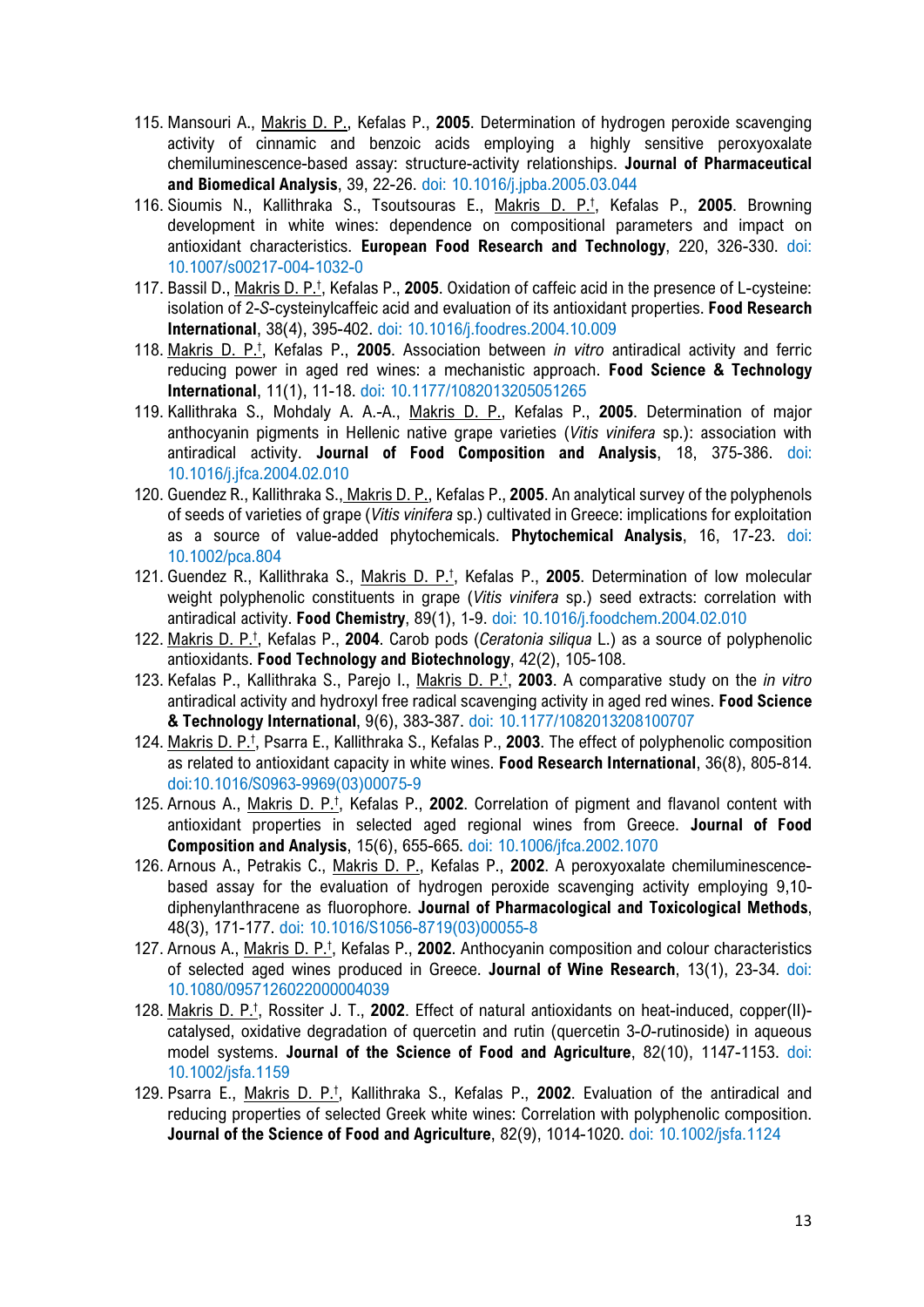- 130. Makris D. P.† , Rossiter J. T., **2002**. An investigation on structural aspects influencing product formation in enzymic and chemical oxidation of quercetin and related flavonols. **Food Chemistry**, 77(2), 177-185. doi: 10.1016/S0308-8146(01)00333-8
- 131. Makris D. P.† , Rossiter J. T., **2002**. Hydroxyl free radical-mediated oxidative degradation of quercetin and morin: A preliminary investigation. **Journal of Food Composition and Analysis**, 15(1), 103-113. doi: 10.1006/jfca.2001.1030
- 132. Arnous A., Makris D. P.† , Kefalas P., **2001**. Effect of principal polyphenolic components in relation to antioxidant characteristics of aged red wines. **Journal of Agricultural and Food Chemistry**, 49(12), 5736-5742. doi: 10.1021/jf010827s
- 133. Makris D. P.† , Rossiter J. T., **2001**. Comparison of quercetin and a non-orthohydroxy flavonol as antioxidants by competing *in vitro* oxidation reactions. **Journal of Agricultural and Food Chemistry**, 49(7), 3370-3377. doi: 10.1021/jf010107l
- 134. Makris D. P.† , Rossiter J. T., **2001**. Domestic processing of onion bulbs (*Allium cepa*) and asparagus spears (*Asparagus officinalis*): Effect on flavonol content and antioxidant status. **Journal of Agricultural and Food Chemistry**, 49(7), 3216-3222. doi: 10.1021/jf001497z
- 135. Makris D. P., Rossiter J. T., **2000**. Heat-induced, metal-catalyzed oxidative degradation of quercetin and rutin (quercetin 3-*O*-rhamnosylglucoside) in aqueous model systems. **Journal of Agricultural and Food Chemistry**, 48(9), 3830-3838. doi: 10.1021/jf0001280
- 136. Dourtoglou V. G., Makris D. P., Bois-Dounas F., Zonas C., **1999**. *Trans*-Resveratrol concentration in wines produced in Greece. **Journal of Food Composition and Analysis**, 12(3), 227-233. doi: 10.1006/jfca.1999.0821

### **Editorials**

1. Makris D. P.† , Şahin S., **2019**. Editorial - Polyphenolic antioxidants from agri-food waste biomass. **Antioxidants**, 8, 624. doi:10.3390/antiox8120624

#### **International conferences**

- 1. Mourtzinos I., Goula A., Biliaderis C.G., Makris D.P., **2019**. Green extraction of polyphenols from agricultural byproducts and food waste. In "**6th international conference sustainable postharvest and food technologies - Inoptep 2019 and 31th National conference processing and energy in agriculture - PTEP 2019**, April 07th – 12th, 2019, Kladovo, Serbia.
- 2. Lydakis-Simantiris N., Akli H., Grigorakis S., Loupassaki S., Abderrahmane M., Makris D.P., **2019**. Low-transition temperature mixtures based on amino acids: synthesis and extraction efficiency of phenolics from olive-mill by-products. In "**1st International Congress on Analytical & Bioanalytical Chemistry**", 27 – 30 March 2019, Antalya, Turkey.
- 3. Photiades A., Grigorakis S., Makris D. P.† , **2018**. Kinetics and modelling of L-cysteine effect on the Cu(II)-induced oxidation of quercetin. In "**11th Aegean Analytical Chemistry Days (AACD2018)**", 25 – 29 September 2018, Chania, Greece.
- 4. Grigorakis S., Makris D. P.† , **2018**. Kinetics of polyphenol extraction from *Origanum dictamnus* using an eco-friendly glycerol-based deep eutectic solvent. In "**11th Aegean Analytical Chemistry Days (AACD2018)**", 25 – 29 September 2018, Chania, Greece.
- 5. Karageorgou I., Grigorakis S., Lalas S., Makris D. P.† , **2017**. Enhanced extraction of antioxidant polyphenols from *Moringa oleifera* Lam leaves using a biomolecule-based low-transition temperature mixture. In "**3rd IMEKO Foods – Metrology promoting standardization and harmonization in Food and Nutrition**", 1-4 October 2017, Thessaloniki, Greece.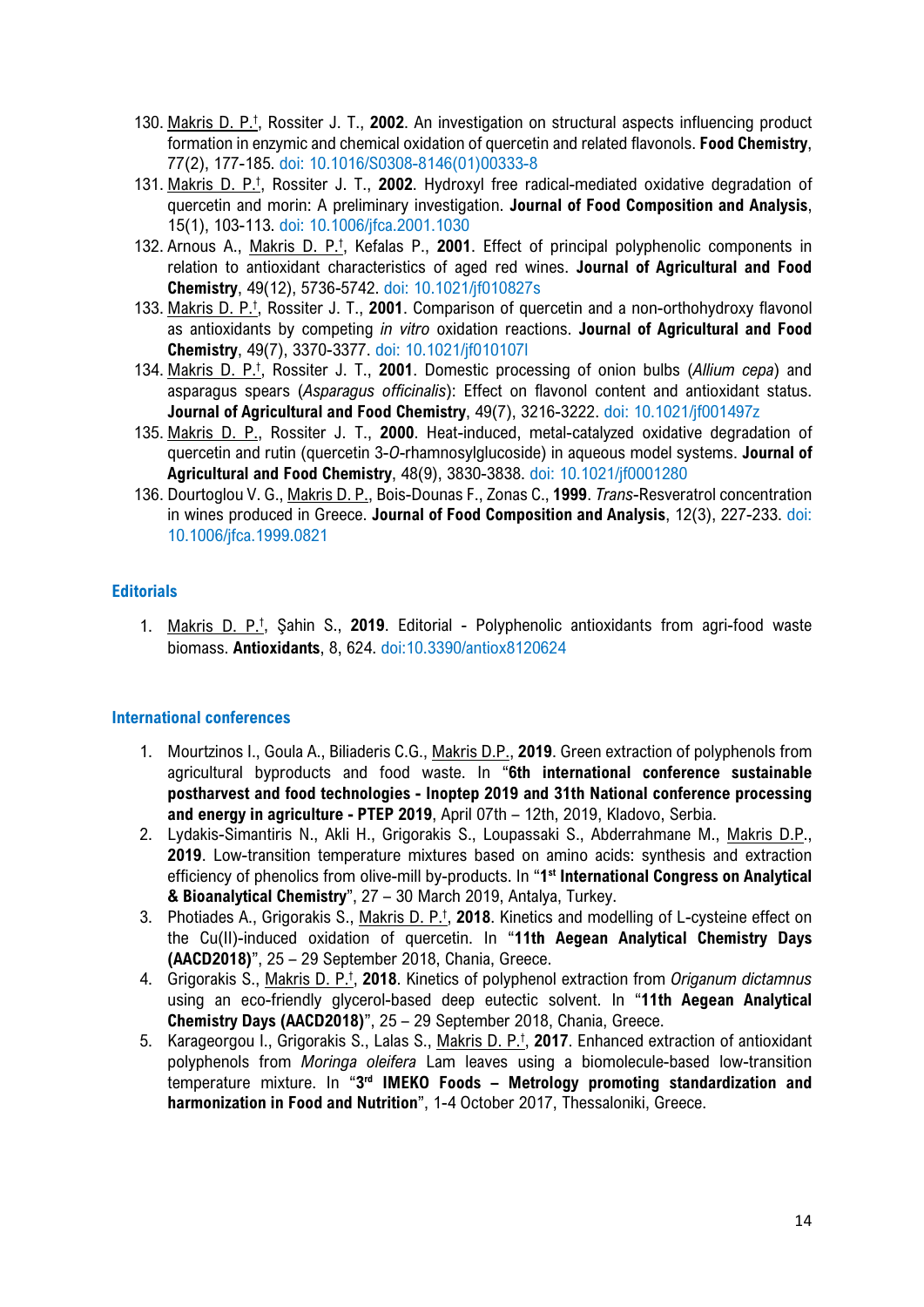- 6. Mourtzinos I., Prodromidis P., Makris D., Biliaderis C.G., Moschakis T., **2017**. Optimization of a green method for the recovery of natural colorants from onion solid wastes: application in a yogurt product. In "**3rd IMEKO Foods – Metrology promoting standardization and harmonization in Food and Nutrition**", 1-4 October 2017, Thessaloniki, Greece.
- 7. Kalogeropoulos N., Kafourou V., Kaliora A.C., Makris D.P., Zoumpoulakis P., **2017**. An exhaustive study of antioxidant related properties of *Artemisia* leaves. In "**10th International Conference on Instrumental Methods of Analysis: Modern Trends and Applications**", 17-21 September 2017, Heraklion, Crete.
- 8. Mourtzinos I., Ignatiadis A., Topalidou K., Grigorakis S., Makris D., Moschakis T., Biliaderis C.G., **2017**. Optimization of a green method for the recovery of polyphenols from onion solid wastes. In "**5th International Conference on Sustainable Solid Waste Management**", 21 – 24 June, Athens, Greece.
- 9. Mourtzinos I., Anastasopoulou E., Petrou A., Grigorakis S., Makris D.P., Biliaderis C.G., **2016**. Optimization of a green method for the recovery of high-added value polyphenols from olive leaf using cylclodextrins. In "**International Congress Food Technology, Quality and Safety**", 25-27 October 2016, Novi Sad, Serbia.
- 10. Trasanidou D., Makris D. P.† , **2015**. Implementation of Box-Behnken experimental design and kinetics to optimize organic solvent-free ultrasound-assisted extraction of red grape pomace polyphenols and pigments. In "**International Conference on Industrial Waste & Wastewater Treatment & Valorisation**", 21-23 May 2015, President Hotel, Athens, Greece.
- 11. Kotseridis Y., Kallithraka S., Kyraleou M., Makris D.P., **2013**. Accelerated browning of white wines: changes in antioxidant activity and phenolic composition. In "**3rd International Symposium - Trends in World Vitiviniculture Development**", 30-31 May 2013, Fira, Santorini, Greece.
- 12. Atwi M., Tair A., Weiss E.-K., Palade L.M., Loupassaki S., Makris D.P., Ioannou E., Roussis V., Kefalas P., **2013**. Fractionation, polyphenol profiling and *in vitro* antioxidant activity of plant species of pharmacological interest native to the island of Crete. In "**Instrumental Methods of Analysis 2013**", 15 - 19 September 2013, Thessaloniki, Greece.
- 13. Karvela E., Makris D.P., Kalogeropoulos N., Karathanos V.T., **2011**. [Deployment of response](http://www.sciencedirect.com/science/article/pii/S2211601X11002501?_alid=1870144968&_rdoc=1&_fmt=high&_origin=search&_docanchor=&_ct=109&_zone=rslt_list_item&md5=69636a032fbae9b66268df03a032d804)  [surface methodology to optimize recovery of grape \(](http://www.sciencedirect.com/science/article/pii/S2211601X11002501?_alid=1870144968&_rdoc=1&_fmt=high&_origin=search&_docanchor=&_ct=109&_zone=rslt_list_item&md5=69636a032fbae9b66268df03a032d804)*Vitis vinifera*) stem and seed polyphenols. **Procedia Food Science**, 1, 1686-1693.
- 14. Detsi A, Makris D.P., Roussis V., Kefalas P., **2009**. Chalcones and aurones: chemical and enzymic synthesis, structure elucidation and evaluation of their antioxidative and insecticidal activity. In "**Instrumental Methods of Analysis 2009; Modern Trends and Applications**", 4 - 8 October, Athens, Greece.
- 15. Kallithraka S., Salacha I.M., Tzourou E., Makris D.P., **2007**. Polyphenolic composition of Greek young red wines. **3rd International Conference MeDiet 2007**, "Traditional Mediterranean Diet: Past, Present and Future", 25-26 April, Athens, HELLAS.
- 16. Kallithraka S., Makris D. P., Salacha M., Tzourou E., Tsoutsouras E., Lanaridis P., **2006**. Differentiation of young red wines based on chemometrics of minor polyphenolic constituents. **XXIXth World Congress of Vine and Wine**, 25-30 June, Logroño, Spain.
- 17. Kallithraka S., Makris D. P., Tzourou E., Tsoutsouras E., Lanaridis P., **2005**. Stilbene, flavonol and anthocyanin profiles of experimental red wines from Merlot, Cabernet Sauvignon and Agiorgitiko cultivars. Proceedings, **4th International Conference of Food Technology**, "Accessing Useful Technologies…Optimizing Food Safety and Nutrition", 18-19 February 2005, Athens, pp. 255-260.
- 18. Kallithraka T., Makris D., Kefalas P., **2003**. The effect of polyphenolic composition as related to antioxidant capacity in Greek white wines. In **"Œnologie 2003"**, 7th international symposium of œnology, Paris: Tec & Doc Editions, pp. 674-677.